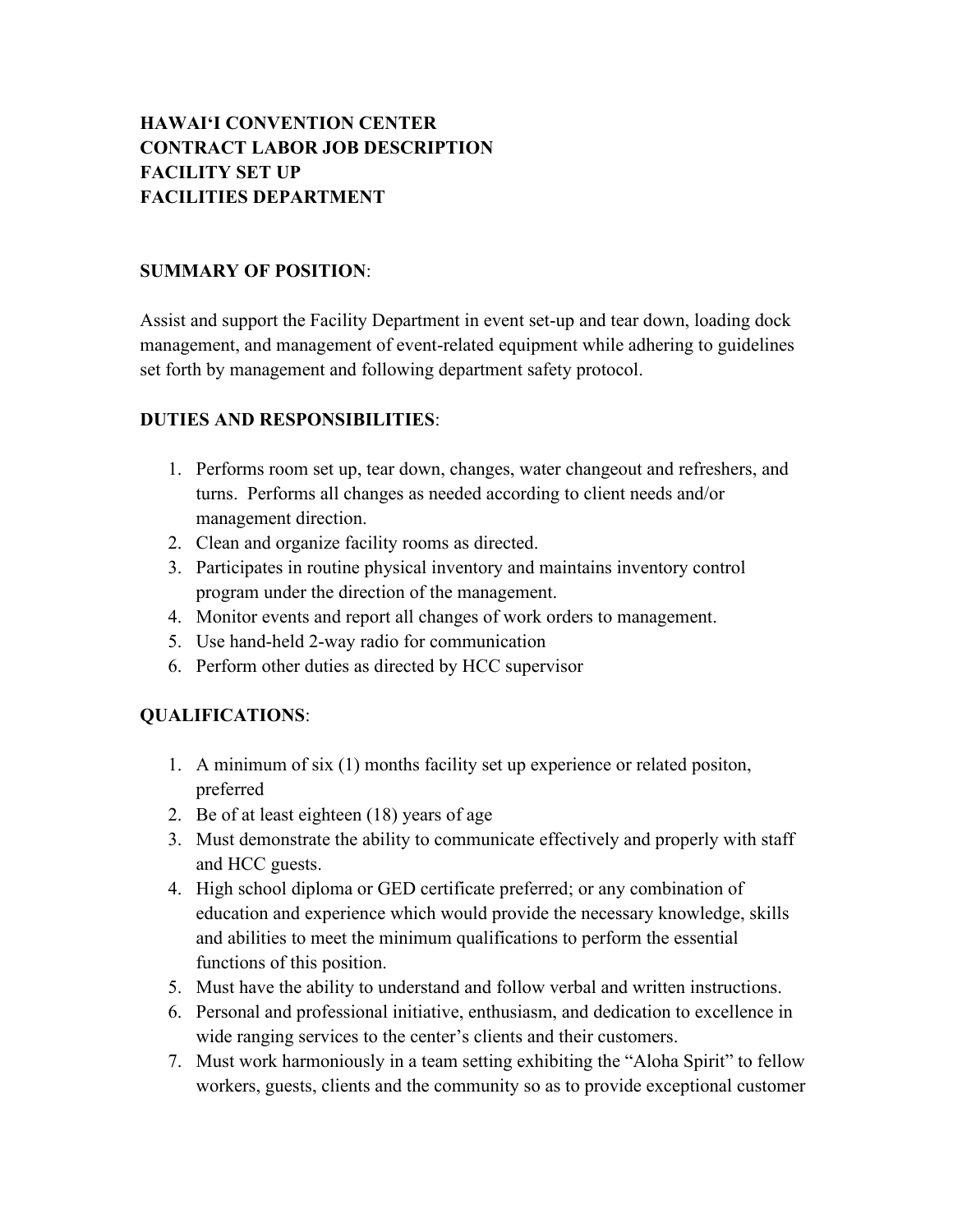service while demonstrating behaviors that reflect the Hawai'i Convention Center's vision, mission statement and values.

# **WORKING HOURS AND CONDITIONS**:

- 1. Position requires availability to work flexible hours, holidays and/or weekends, as schedule requires.
- 2. Work will be both outdoors and indoors.

- 1. Must be able to lift and carry minimum of 50 pounds.
- 2. Must be able to push and pull a minimum of 75-100 pounds.
- 3. Work environment will be crowded and noisy.
- 4. Temperatures in workspace may be hot or cold, depending on location and client requirements.
- 5. Flexibility is required as client may request changes at the last minute.
- 6. Must be able to work at a fast pace on demand.
- 7. Must be able to climb stairs and walk long distances to access all areas of the facility.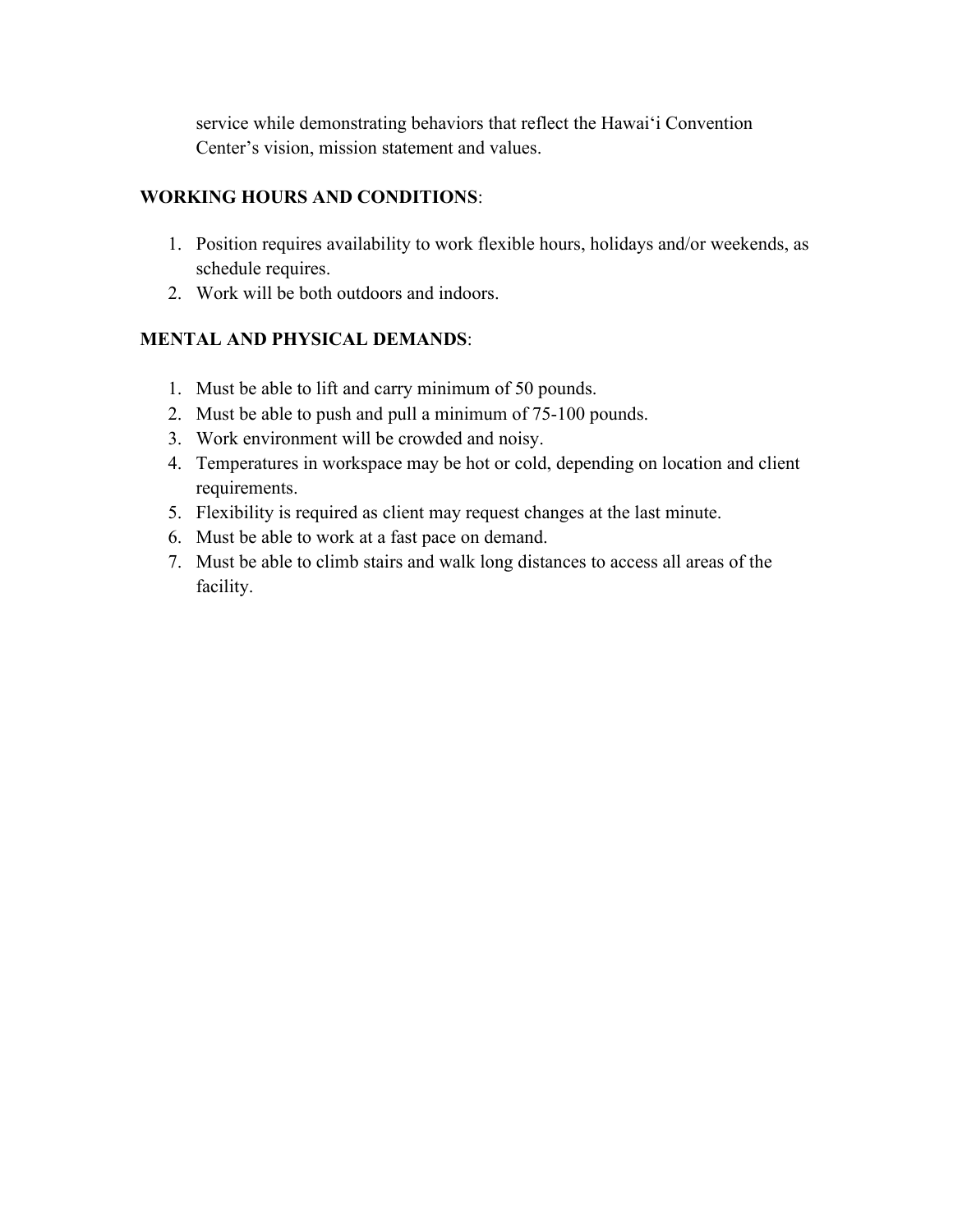# **HAWAI'I CONVENTION CENTER CONTRACT LABOR JOB DESCRIPTION SHIFT LEAD FACILITIES DEPARTMENT**

#### **SUMMARY OF POSITION**:

Assist and support the Facility Department in event set-up and tear down, loading dock management, and management of event-related equipment while adhering to guidelines set forth by management and following department safety protocol.

#### **DUTIES AND RESPONSIBILITIES**:

- 1. Effectively leads shift crews (labor) by delegating duties, assigning tasks, and following up with all team members as directed by management.
- 2. Performs room set up, tear down, changes, water changeout and refreshers, and turns. Performs all changes as needed according to client needs and/or management direction.
- 3. Clean and organize facility rooms as directed.
- 4. Participates in routine physical inventory and maintains inventory control program under the direction of the management.
- 5. Monitor events and report all changes of work orders to management.
- 6. Assist in training Facilities staff on a regular basis on various topics including, but not limited to: safety, daily logs, event resumes, and SOP's.
- 7. Use hand-held 2-way radio for communication
- 8. Perform other duties as directed by HCC supervisor

- 1. A minimum of six (6) months facility set up experience, preferred
- 2. Be of at least eighteen (18) years of age
- 3. Must demonstrate the ability to communicate effectively and properly with staff and HCC guests.
- 4. High school diploma or GED certificate preferred; or any combination of education and experience which would provide the necessary knowledge, skills and abilities to meet the minimum qualifications to perform the essential functions of this position.
- 5. Must have the ability to understand and follow verbal and written instructions.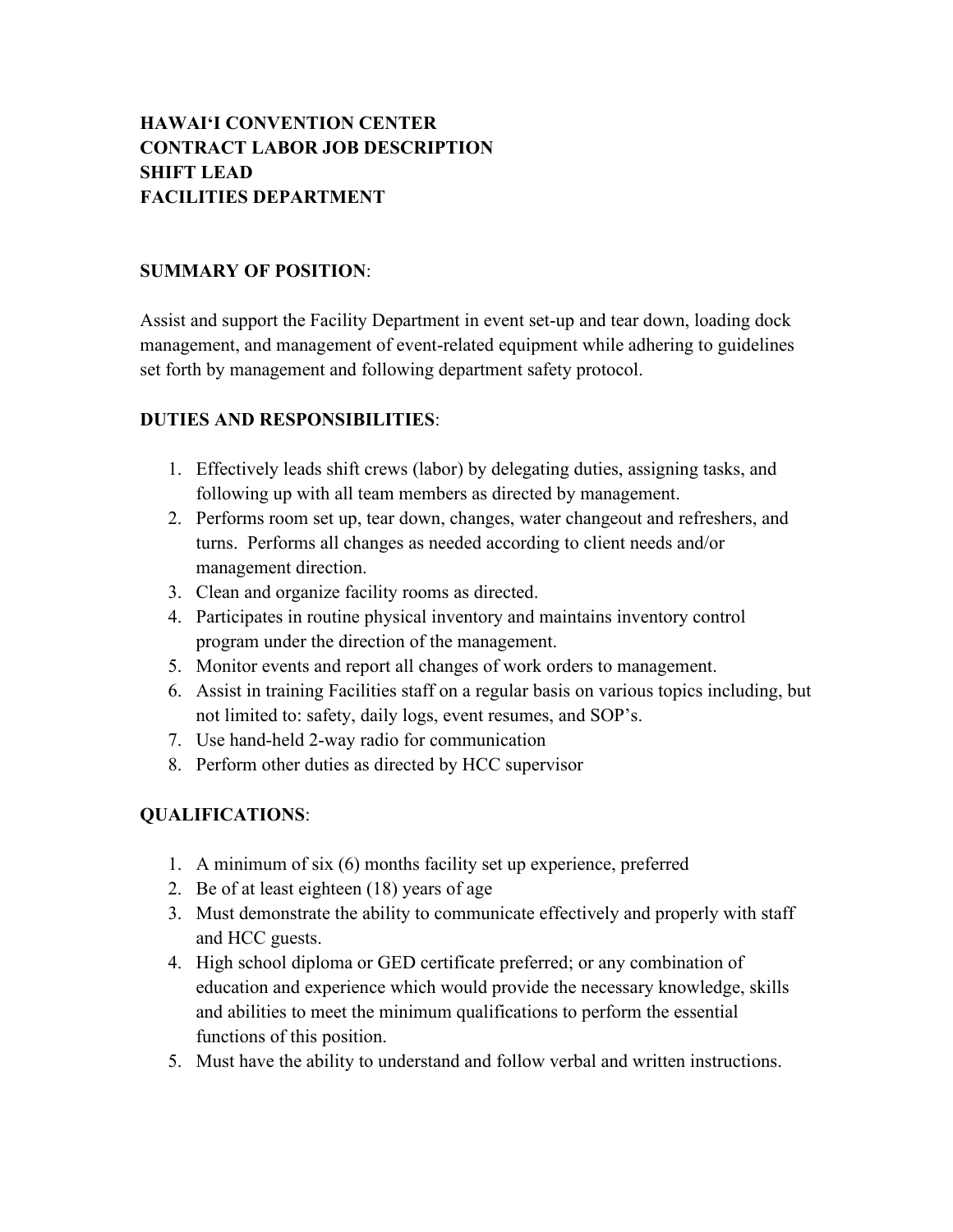- 6. Personal and professional initiative, enthusiasm, and dedication to excellence in wide ranging services to the center's clients and their customers.
- 7. Must work harmoniously in a team setting exhibiting the "Aloha Spirit" to fellow workers, guests, clients and the community so as to provide exceptional customer service while demonstrating behaviors that reflect the Hawai'i Convention Center's vision, mission statement and values.

- 1. Position requires availability to work flexible hours, holidays and/or weekends, as schedule requires.
- 2. Work will be both outdoors and indoors.

- 1. Must be able to lift and carry minimum of 50 pounds.
- 2. Must be able to push and pull a minimum of 75-100 pounds.
- 3. Work environment will be crowded and noisy.
- 4. Temperatures in workspace may be hot or cold, depending on location and client requirements.
- 5. Flexibility is required as client may request changes at the last minute.
- 6. Must be able to work at a fast pace on demand.
- 7. Must be able to climb stairs and walk long distances to access all areas of the facility.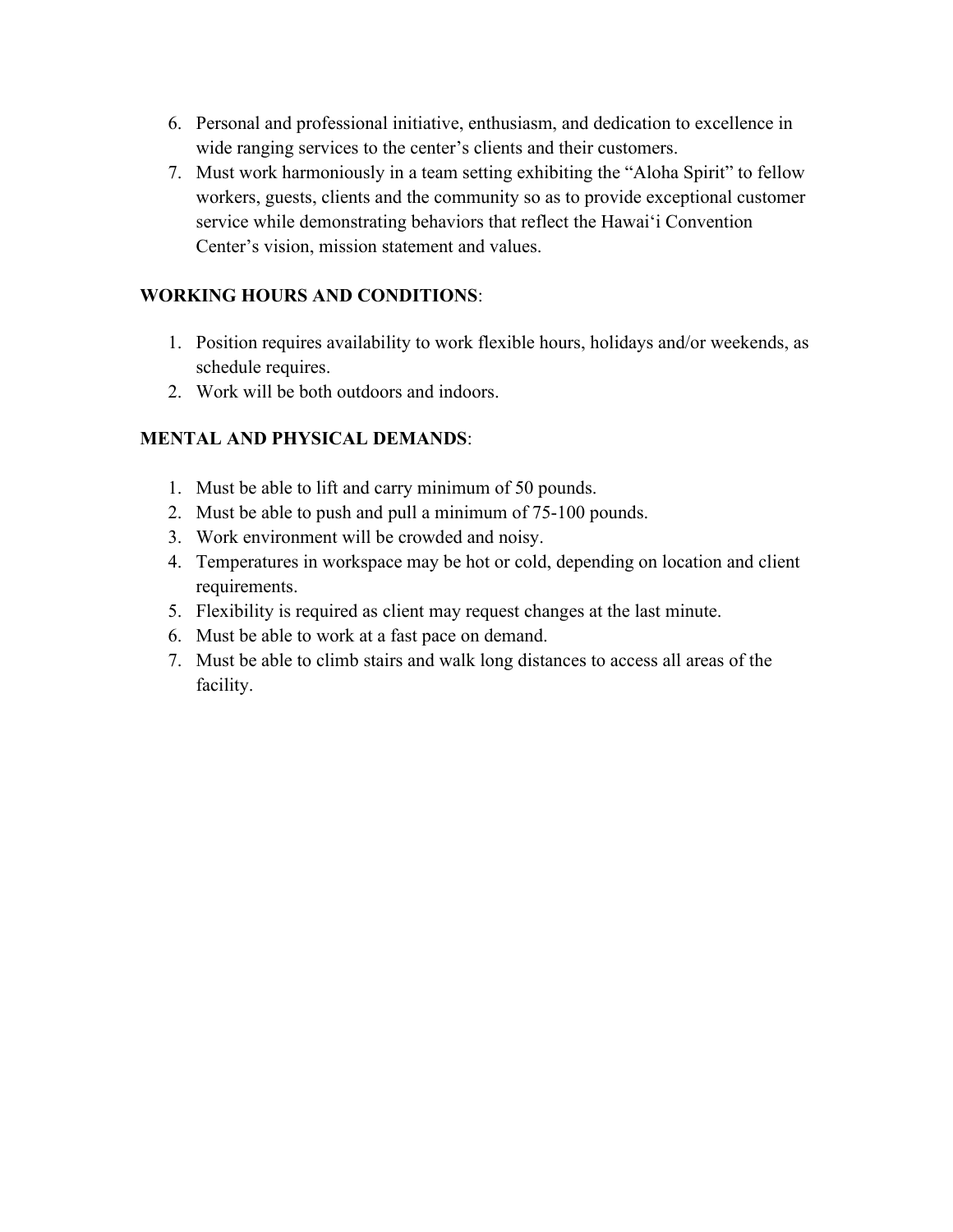# **HAWAI'I CONVENTION CENTER CONTRACT LABOR JOB DESCRIPTION JANITORIAL CLEANER I HOUSEKEEPING DEPARTMENT**

#### **SUMMARY OF POSITION**:

Maintain cleanliness of the Hawai'i Convention Center in accordance with the standards of the Housekeeping department and in compliance with the rules and regulations of the Department of Health of the State of Hawai'i.

#### **DUTIES AND RESPONSIBILITIES**:

- 1. Sweep, mop and maintain floor surfaces
- 2. Empty and maintain trash receptacles
- 3. Vacuum and maintain carpeted surfaces
- 4. General dusting and wiping of surfaces
- 5. Clean, sanitize and stock restroom facilities
- 6. Move trash dumpsters and operate trash compactor
- 7. Process recycled materials including sorting, hauling and bailing
- 8. Stock and maintain cleanliness of storage rooms and janitor closets
- 9. Use of wet or dry vacuum
- 10. Maintain equipment in proper operating condition and proper operating cleanliness
- 11. Clean areas up to six (6) feet above floor level
- 12. Maintain clean and orderly condition of all areas of the HCC
- 13. Work to established cleaning and sanitation standards utilizing common sense and with minimal supervision
- 14. Report any discrepancies found throughout the facility
- 15. Use hand-held 2-way radio for communication
- 16. Perform other duties as directed by HCC supervisor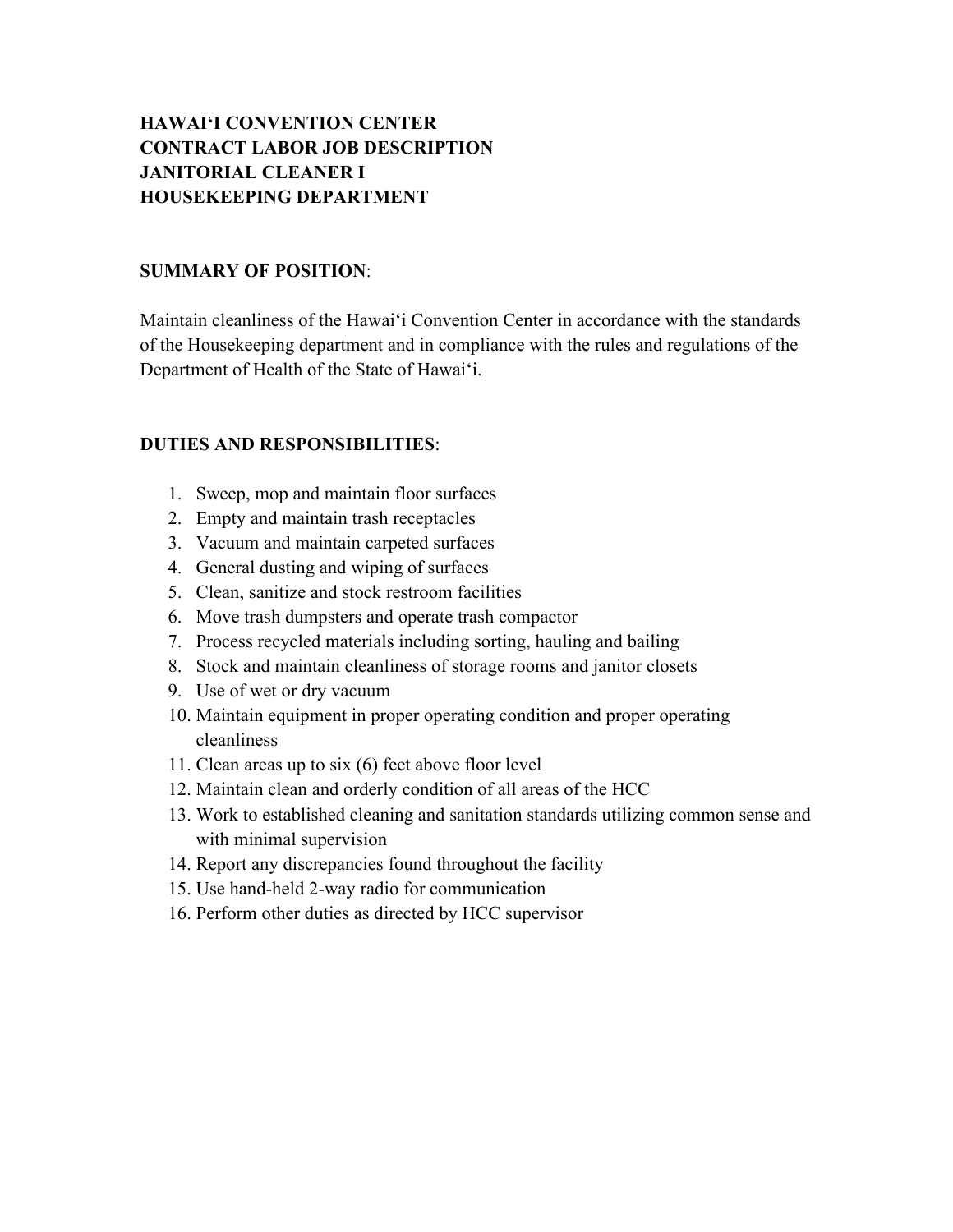# **QUALIFICATIONS**:

- 1. A minimum of six (6) months prior janitorial experience, preferred
- 2. Successfully completed training on Bio-Hazard Communication and general safety practices as it applies to the job description
- 3. Be of at least eighteen (18) years of age
- 4. Must demonstrate the ability to communicate effectively and properly with staff and HCC guests.
- 5. High school diploma or GED certificate preferred; or any combination of education and experience which would provide the necessary knowledge, skills and abilities to meet the minimum qualifications to perform the essential functions of this position.
- 6. Must have the ability to understand and follow verbal and written instructions.
- 7. Personal and professional initiative, enthusiasm, and dedication to excellence in wide ranging services to the center's clients and their customers.
- 8. Must work harmoniously in a team setting exhibiting the "Aloha Spirit" to fellow workers, guests, clients and the community so as to provide exceptional customer service while demonstrating behaviors that reflect the Hawai'i Convention Center's vision, mission statement and values.

# **WORKING HOURS AND CONDITIONS**:

- 1. Position requires availability to work flexible hours, holidays and/or weekends, as schedule requires.
- 2. Work will be both outdoors and indoors.

- 1. Must be able to lift and carry minimum of 25 pounds.
- 2. Work environment will be crowded and noisy.
- 3. Temperatures in workspace may be hot or cold, depending on location and client requirements.
- 4. Flexibility is required as client may request changes at the last minute.
- 5. Must be able to work at a fast pace on demand.
- 6. Must be able to climb stairs and walk long distances to access all areas of the facility.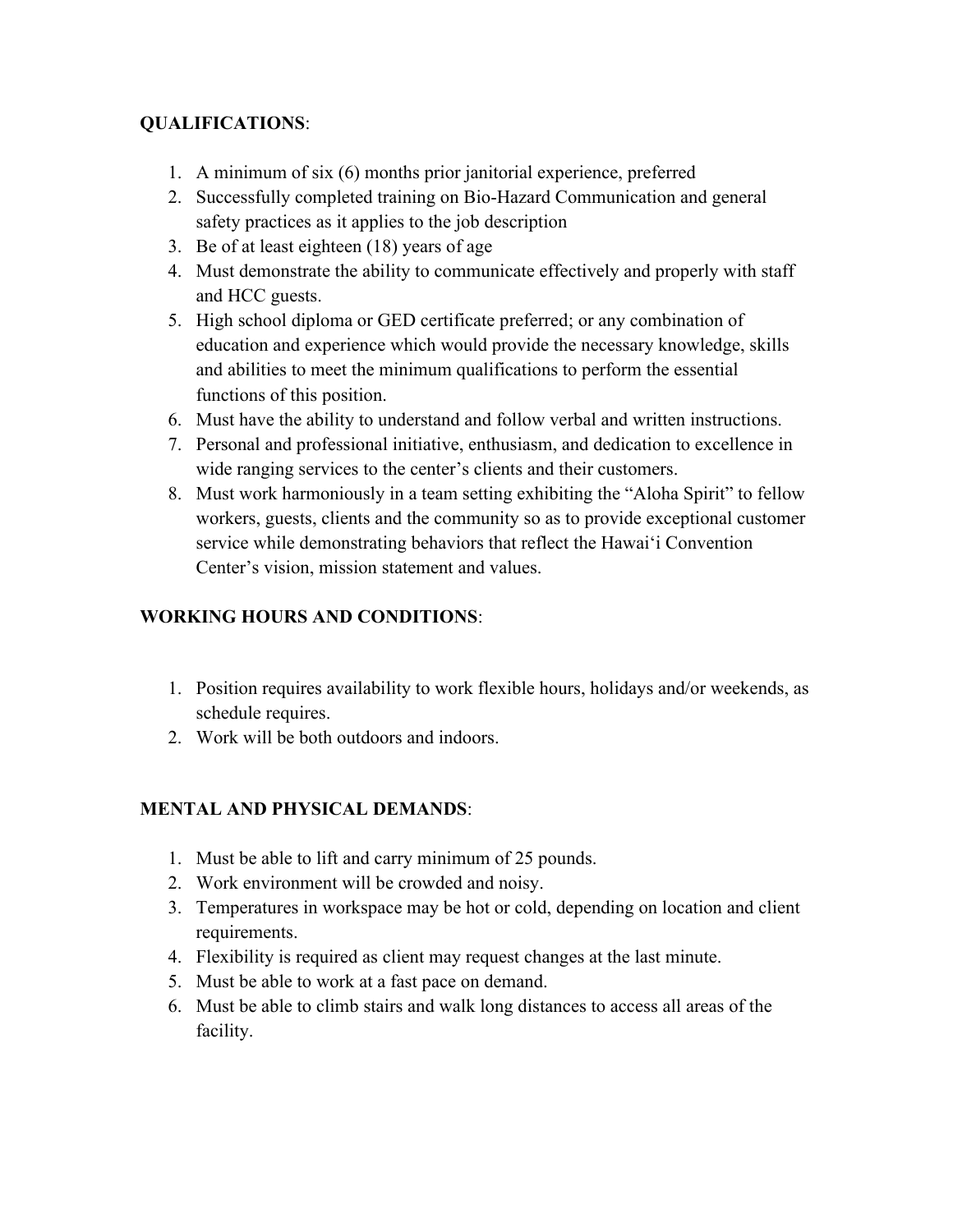# **MOVEMENT FROM JANITORIAL CLEANER I position to JANITORIAL CLEANER II position**:

Upon proper and consistent demonstration of completing Janitorial Cleaner I position responsibilities and completing 160 hours as a Janitorial Cleaner I position a contract labor employee may be selected by HCC Housekeeping Management to train for a Janitorial Cleaner II position. HCC Housekeeping Management may reduce the 160 hour requirement upon observation of an employee's demonstrated command of the job.

For an Event Janitorial Cleaner I to attain the Event Janitorial Cleaner II title, the Event Janitorial Cleaner I will be required to complete a 40-hour schedule at the HCC and meet all the criteria of the Contractor and approval of HCC. HCC management may waive or reduce the 40-hour requirement upon observation of an employee's demonstrated command of the job responsibilities.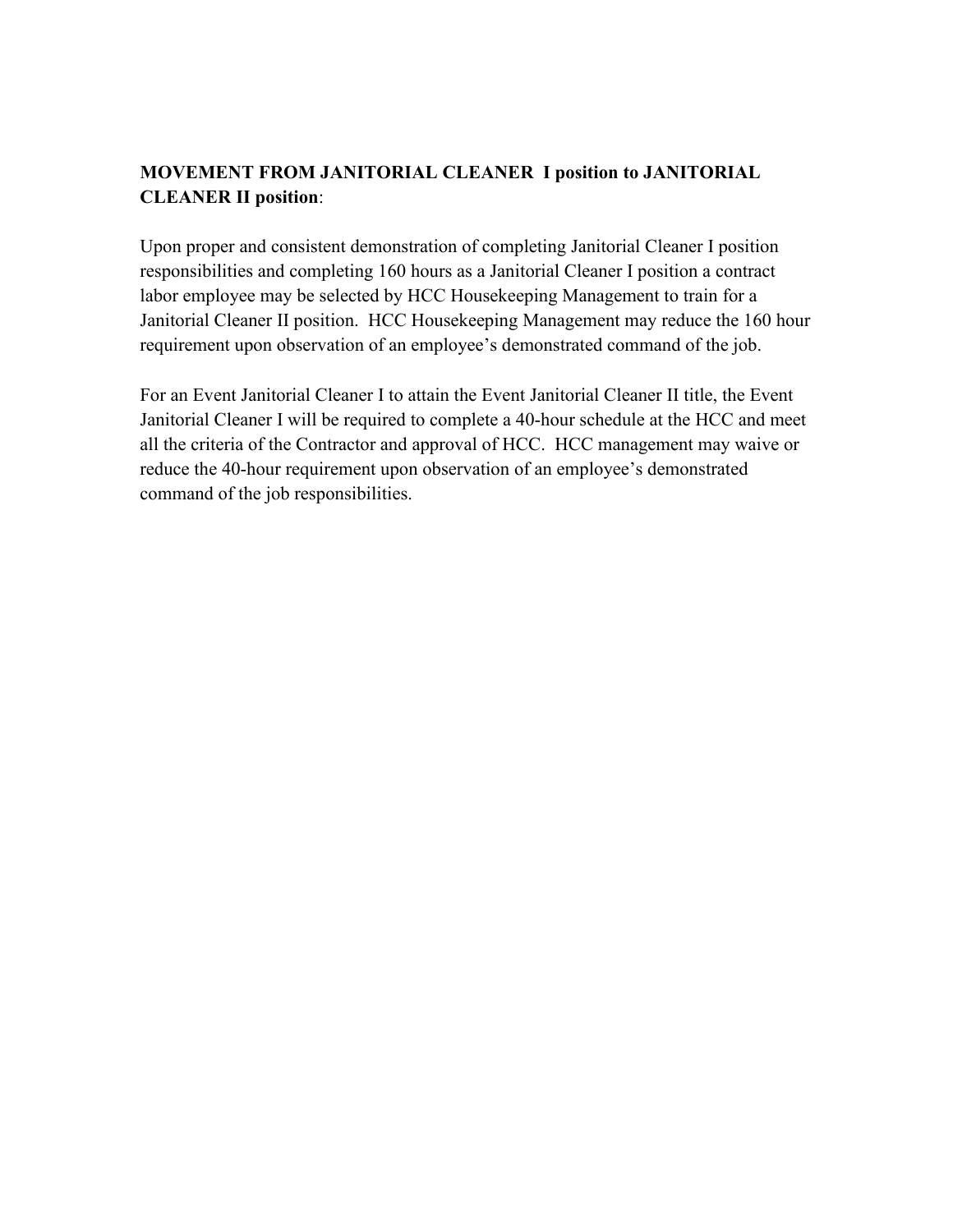# **HAWAI'I CONVENTION CENTER CONTRACT LABOR JOB DESCRIPTION JANITORIAL CLEANER II HOUSEKEEPING DEPARTMENT**

#### **SUMMARY OF POSITION**:

Maintain cleanliness of the Hawai'i Convention Center in accordance with the standards of the Housekeeping department and in compliance with the rules and regulations of the Department of Health of the State of Hawai'i.

### **DUTIES AND RESPONSIBILITIES**:

- 1. Perform all duties and responsibilities as Janitorial Cleaner I
- 2. Strip and seal hard-surface floors
- 3. Pressure wash and clean floors and surfaces
- 4. Shampoo carpet and upholstered fabric, using rotary and extraction shampoo machines
- 5. Operate auto scrubber to clean floors
- 6. Operate ride-on scrubber to clean floors and carpeted areas
- 7. Operate HCC forklifts, scissor lifts and boom lifts
	- a. Employees who operate forklifts, scissors lifts, and boom lifts must be certified in by a HCC approved training contractor.
- 8. Operate other heavy cleaning equipment that may be acquired by HCC
- 9. Maintain cleaning equipment; report any discrepancies related to equipment
- 10. Clean areas at heights up to six (6) feet above floor level
	- a. Employees who work above six (6) feet above floor level will be certified in fall protection equipment by a HCC approved training contractor.
- 11. Use hand-held 2-way radio for communication
- 12. Perform other duties as directed by HCC supervisor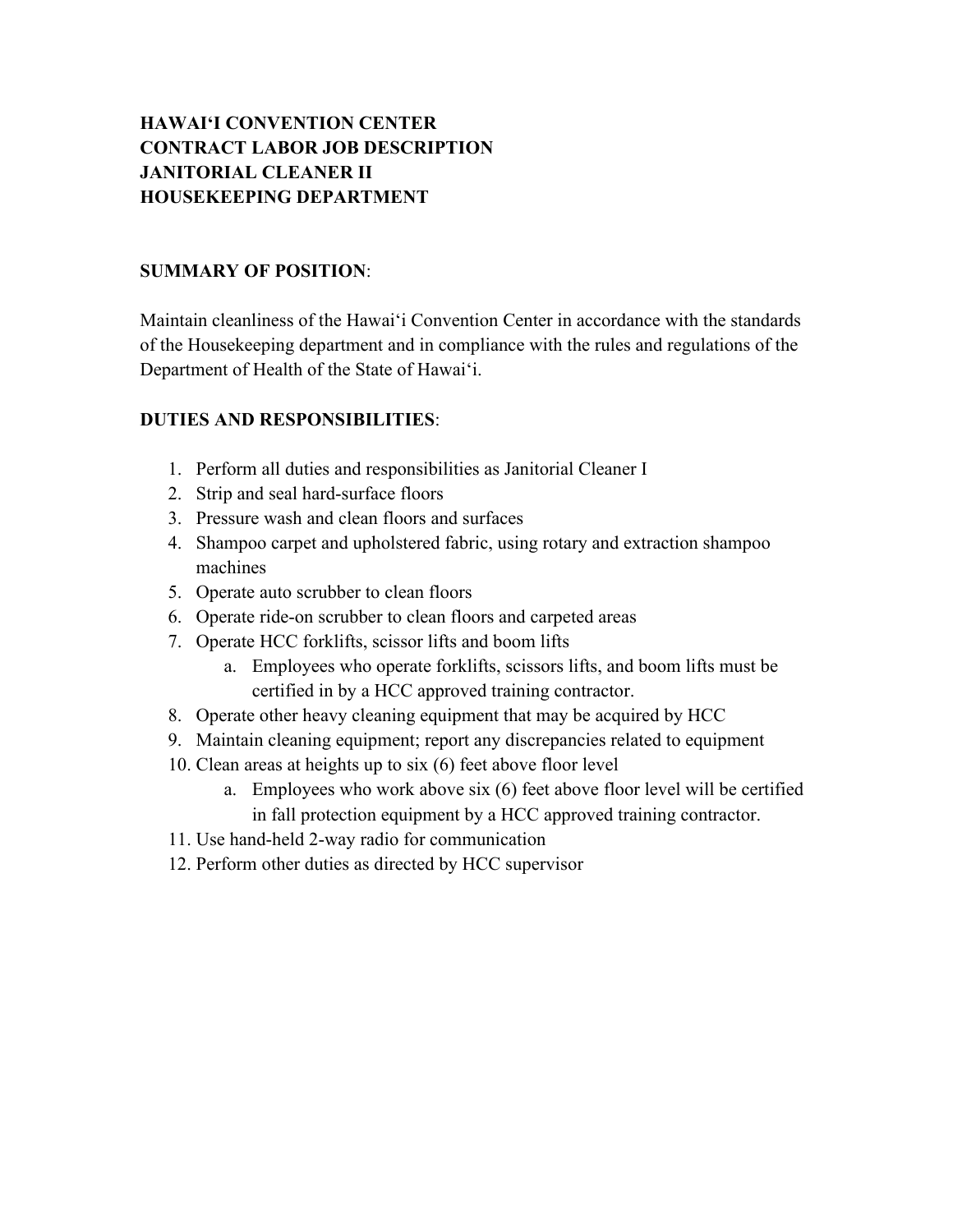### **QUALIFICATIONS**:

- 1. A minimum of one (1) year prior janitorial experience, preferred to include experience in heavy cleaning equipment for a minimum six (6) months.
- 2. Successfully completed training on Bio-Hazard Communication and general safety practices as it applies to the job description.
- 3. Be of at least eighteen (18) years of age
- 4. Must demonstrate the ability to communicate effectively and properly with staff and HCC guests.
- 5. High school diploma or GED certificate preferred; or any combination of education and experience which would provide the necessary knowledge, skills and abilities to meet the minimum qualifications to perform the essential functions of this position.
- 6. Must have the ability to understand and follow verbal and written instructions.
- 7. Personal and professional initiative, enthusiasm, and dedication to excellence in wide ranging services to the center's clients and their customers.
- 8. Must work harmoniously in a team setting exhibiting the "Aloha Spirit" to fellow workers, guests, clients and the community so as to provide exceptional customer service while demonstrating behaviors that reflect the Hawai'i Convention Center's vision, mission statement and values.

# **WORKING HOURS AND CONDITIONS**:

- 1. Position requires availability to work flexible hours, holidays and/or weekends, as schedule requires.
- 2. Work will be both outdoors and indoors.

- 1. Must be able to lift and carry minimum of 25 pounds.
- 2. Work environment will be crowded and noisy.
- 3. Temperatures in workspace may be hot or cold, depending on location and client requirements.
- 4. Flexibility is required as client may request changes at the last minute.
- 5. Must be able to work at a fast pace on demand.
- 6. Must be able to climb stairs and walk long distances to access all areas of the facility.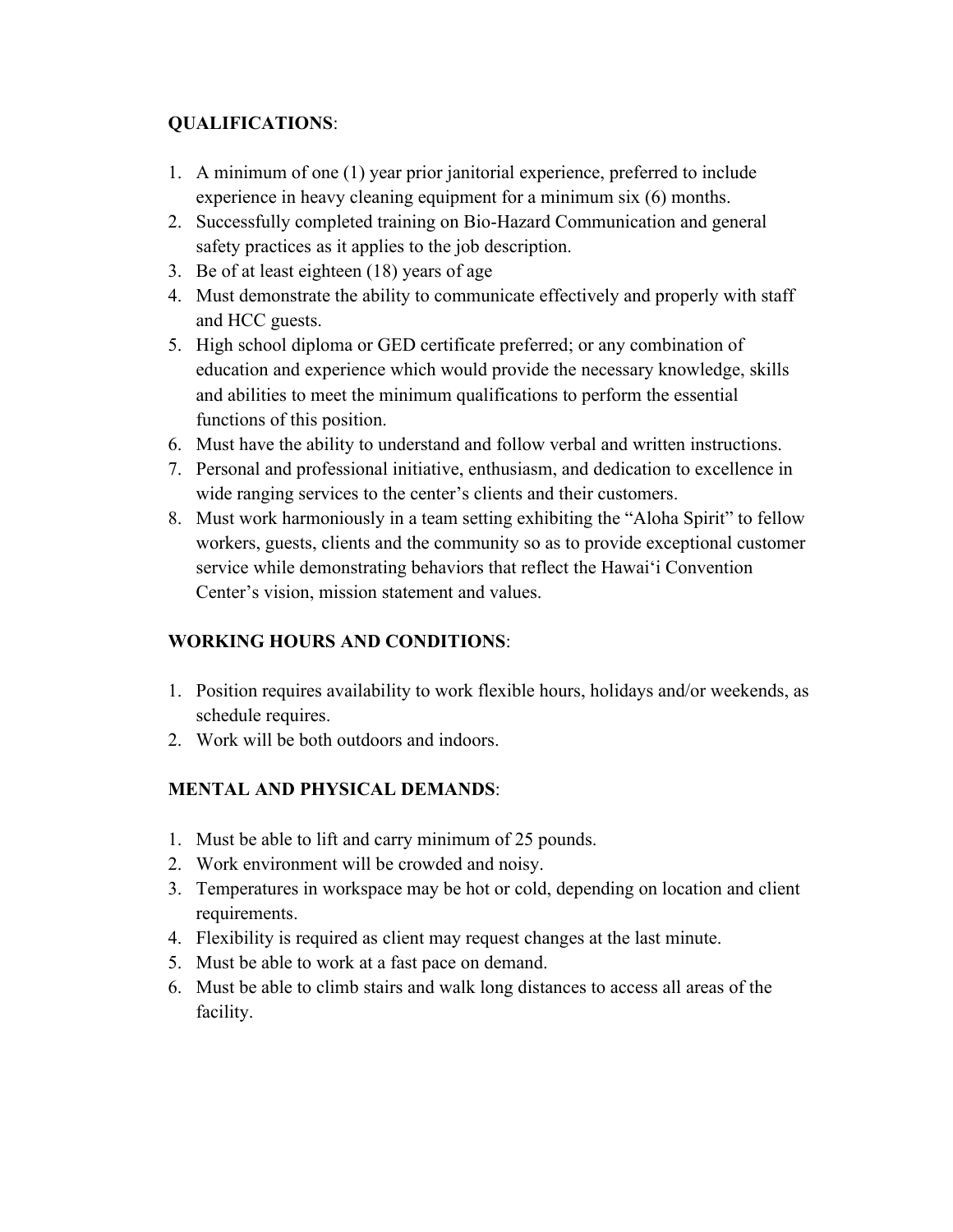# **HAWAI'I CONVENTION CENTER CONTRACT LABOR JOB DESCRIPTION HOUSEKEEPING LEAD HOUSEKEEPING DEPARTMENT**

#### **SUMMARY OF POSITION**:

Supervise and lead the janitorial cleaners to maintain cleanliness of the Hawai'i Convention Center in accordance with the standards of the Housekeeping Department and in compliance with the rules and regulations of the Department of Health of the State of Hawai'i.

### **DUTIES AND RESPONSIBILITIES**:

- 1. Provide hands on supervision, training and re-training where necessary to ensure all employees understand and can adequately perform their job duties.
- 2. Assist in the daily scheduling of work assignments for staff, ensuring compliance with set guidelines.
- 3. Assist in the cleaning responsibilities to include all areas from ceiling to floor. Slate care to include scrubbing; carpet care to include vacuuming, stain removal, carpet extraction and scotch guarding; tile care to include sweeping, mopping, scrubbing, waxing and buffing.
- 4. Assist with other cleaning responsibilities to include window washing, stainless cleaning, dusting and scrubbing doors and walls where needed, and other special cleaning projects.
- 5. Ability to clean areas at heights above six (6) feet above floor level
	- a. Employees who work above six (6) feet above floor level will be certified in fall protection equipment use by a HCC approved training contractor.
- 6. Operate HCC forklifts, scissor lifts and boom lifts.
	- a. Employees who operate HCC forklifts, scissor lifts and boom lifts must be certified by a HCC approved training contractor.
- 7. Assure all janitorial supplies are stored and organized; advise manager of supplies needed to be ordered; maintain all cleaning equipment used for the center; update daily inspections and reports.
- 8. Assist in the distribution and quantity of essential housekeeping and utility supplies and equipment. Ensure staff has adequate cleaning supplies, tools and materials on hand and available at all times, and all equipment is of sound, safe working quality.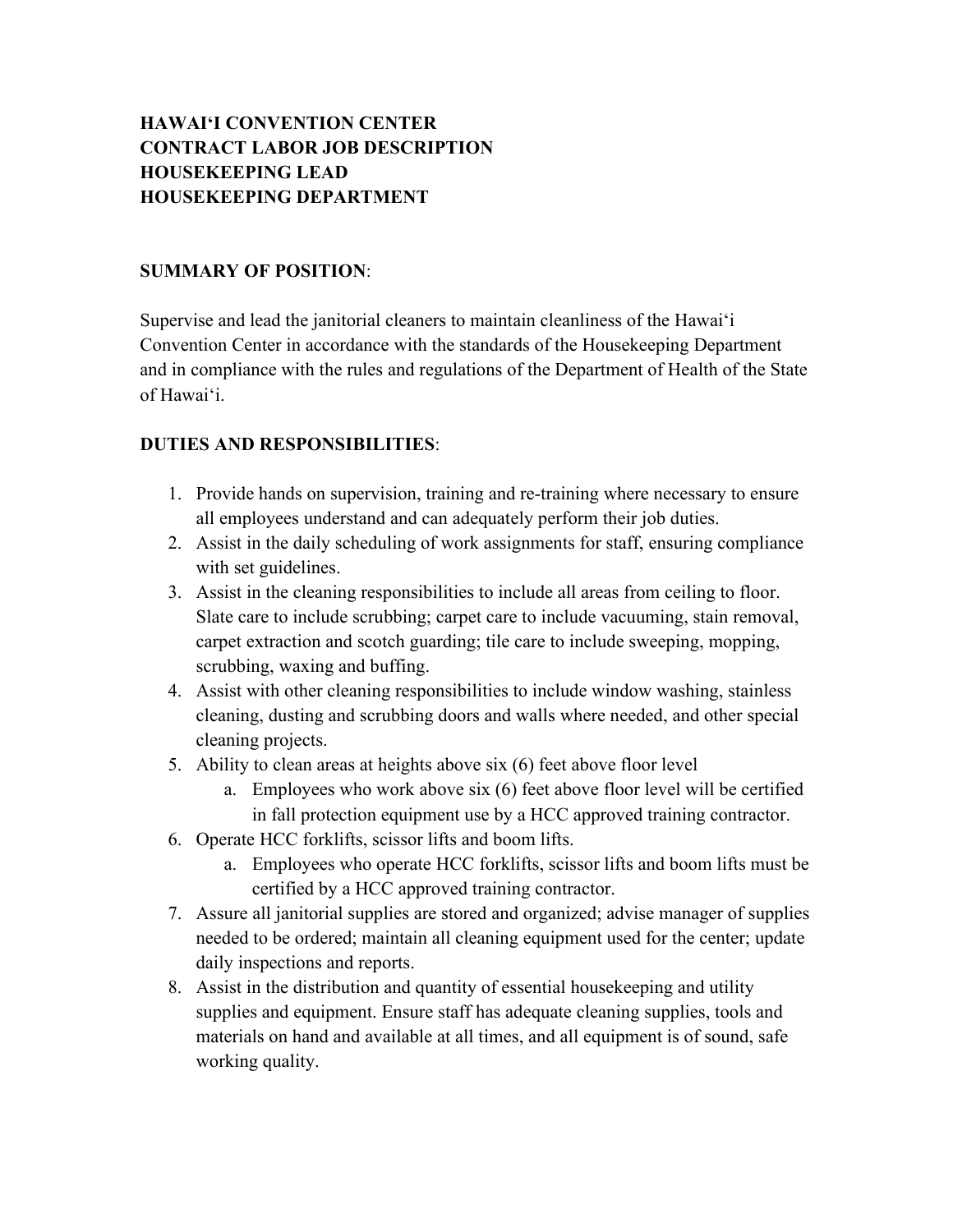- 9. Maintain open communication at all times with Housekeeping Staff and Housekeeping management ensuring awareness of all current activity or issues which may require immediate action or intervention.
- 10. Abide by all Safety policies and procedures relating to chemical handing and equipment use as it applies to procedures in the Housekeeping Department.
- 11. Abide by all fire regulations/codes involved with the facility.
- 12. Abide by all policies and procedures of the Hawaii Convention Center, as it applies to the Housekeeping Department and staff.
- 13. Perform other related duties as may be required or assigned by Housekeeping management.

- 1. A minimum of one (1-2) year prior janitorial experience required, preferred to include supervisory experience.
- 2. Successfully completed training on Bio-Hazard Communication and general safety practices as it applies to the job description.
- 3. Be of at least eighteen (18) years of age
- 4. Must demonstrate the ability to communicate effectively and properly with staff and HCC guests.
- 5. High school diploma or GED certificate required; or any combination of education and experience which would provide the necessary knowledge, skills and abilities to meet the minimum qualifications to perform the essential functions of this position.
- 6. Must have the ability to understand and follow verbal and written instructions.
- 7. Personal and professional initiative, enthusiasm, and dedication to excellence in wide ranging services to the center's clients and their customers.
- 8. Must work harmoniously in a team setting exhibiting the "Aloha Spirit" to fellow workers, guests, clients and the community so as to provide exceptional customer service while demonstrating behaviors that reflect the Hawai'i Convention Center's vision, mission statement and values.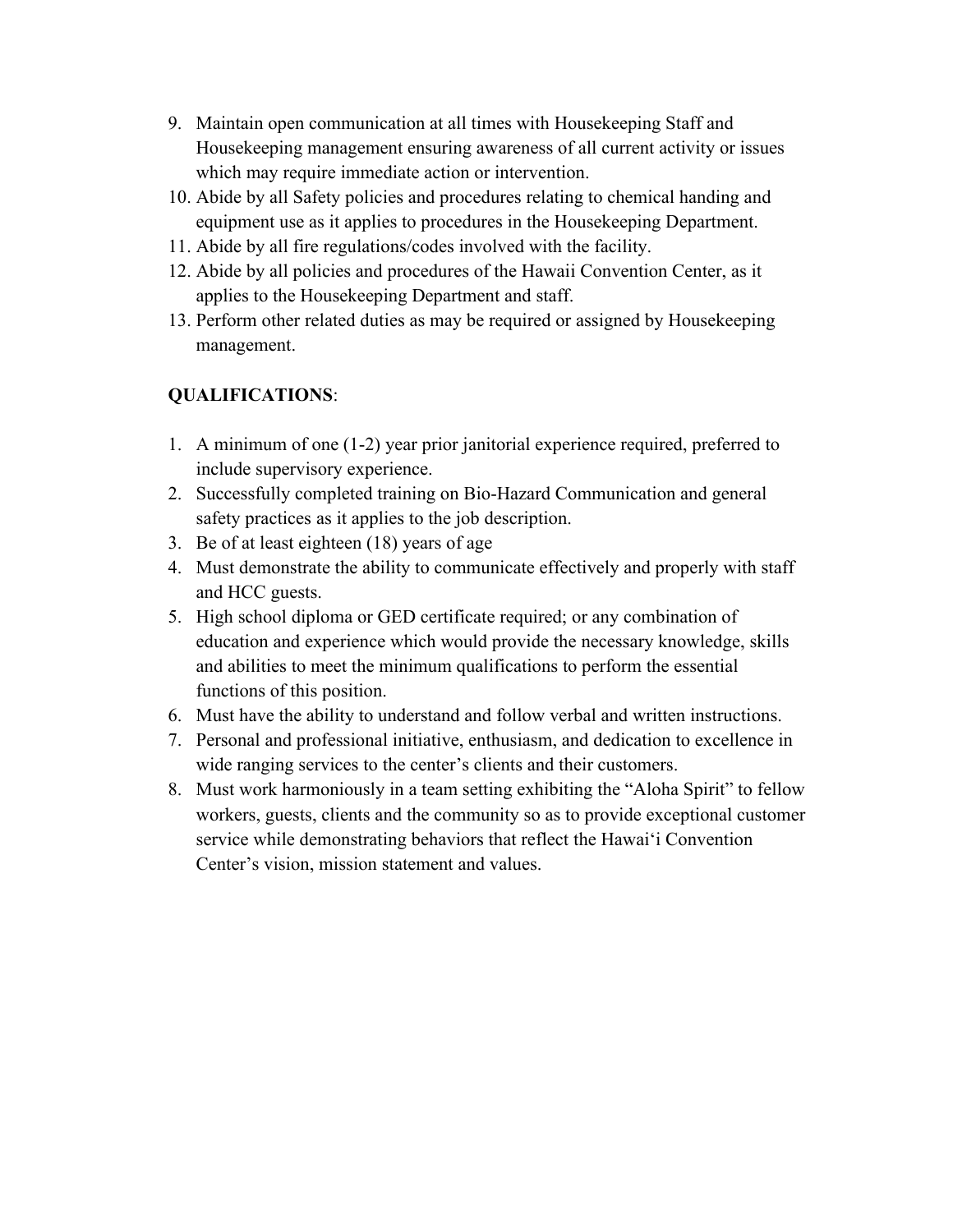- 1. Position requires availability to work flexible hours, holidays and/or weekends, as schedule requires.
- 2. Work will be both outdoors and indoors.

- 1. Must be able to lift and carry minimum of 25 pounds.
- 2. Work environment will be crowded and noisy.
- 3. Temperatures in workspace may be hot or cold, depending on location and client requirements.
- 4. Flexibility is required as client may request changes at the last minute.
- 5. Must be able to work at a fast pace on demand.
- 6. Must be able to climb stairs and walk long distances to access all areas of the facility.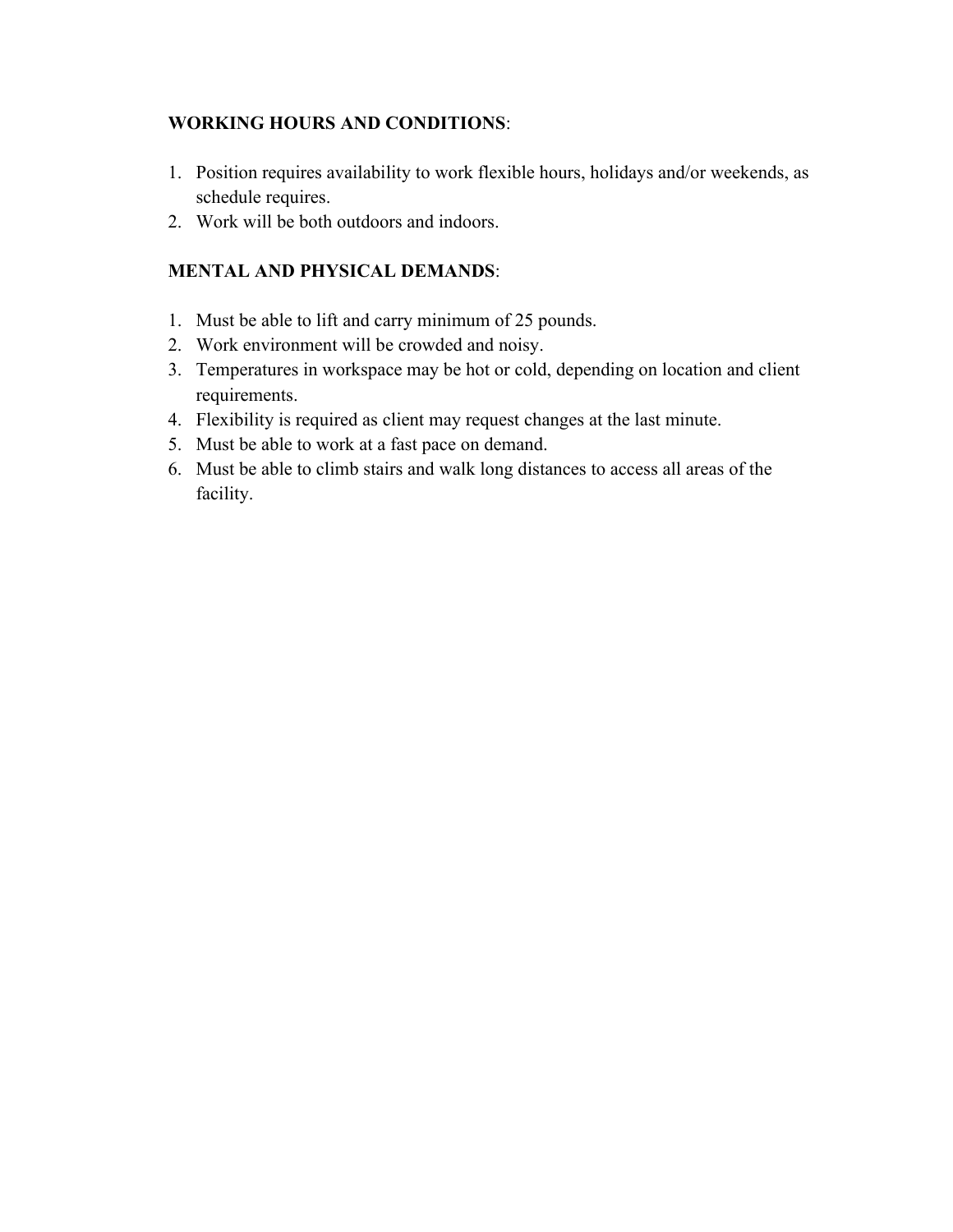# **HAWAI'I CONVENTION CENTER CONTRACT LABOR JOB DESCRIPTION LANDSCAPER LANDSCAPING DEPARTMENT**

#### **SUMMARY OF POSITION**:

Maintain landscape areas of the Hawai'i Convention Center in accordance with the standards of the Landscaping department.

### **DUTIES AND RESPONSIBILITIES**:

- 1. Provide cleanliness of landscaped areas in and around the Hawaii Convention Center, including sidewalks and driveways. Cleanliness to include removal of leaves, debris and litter.
- 2. Provide general maintenance of landscaped areas. Landscape maintenance to include mowing, weeding, trimming, pruning, fertilization and planting.
- 3. Performs work associated with landscaping projects; including hauling, shoveling and lifting
- 4. Use hand-held 2-way radio for communication.
- 5. Perform other duties as directed by HCC Landscaping Manager.

- 1. Prior experience in landscape work preferred
- 2. Ability to do physical laborious work.
- 3. Successfully completed training on Bio-Hazard Communication and general safety practices as it applies to the job description.
- 4. At least 18 years of age
- 5. Must demonstrate the ability to communicate effectively and properly with staff and HCC guests.
- 6. High school diploma or GED certificate preferred; or any combination of education and experience which would provide the necessary knowledge, skills and abilities to meet the minimum qualifications to perform the essential functions of this position.
- 7. Must have the ability to understand and follow verbal and written instructions.
- 8. Personal and professional initiative, enthusiasm, and dedication to excellence in wide ranging services to the center's clients and their customers.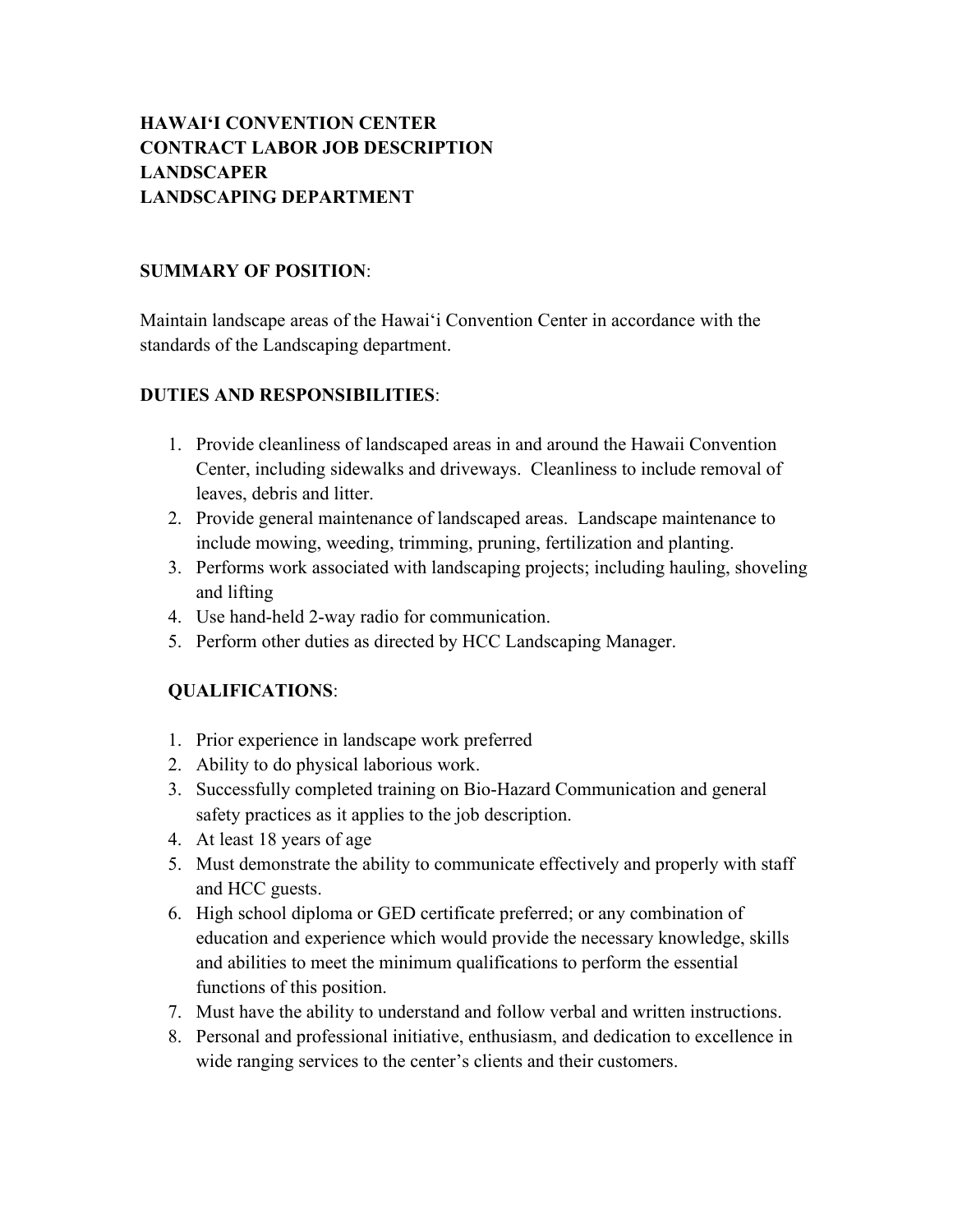9. Must work harmoniously in a team setting exhibiting the "Aloha Spirit" to fellow workers, guests, clients and the community so as to provide exceptional customer service while demonstrating behaviors that reflect the Hawai'i Convention Center's vision, mission statement and values.

#### **WORKING HOURS AND CONDITIONS**:

- 1. Position requires availability to work flexible hours, holidays and/or weekends, as schedule requires.
- 2. Work will be both outdoors and indoors.

- 1. Temperatures in outside environment may be hot.
- 2. Work area may be noisy.
- 3. Must be able to climb stairs and walk long distances to access all areas of the facility.
- 4. Must be able to lift and carry minimum of 50 pounds.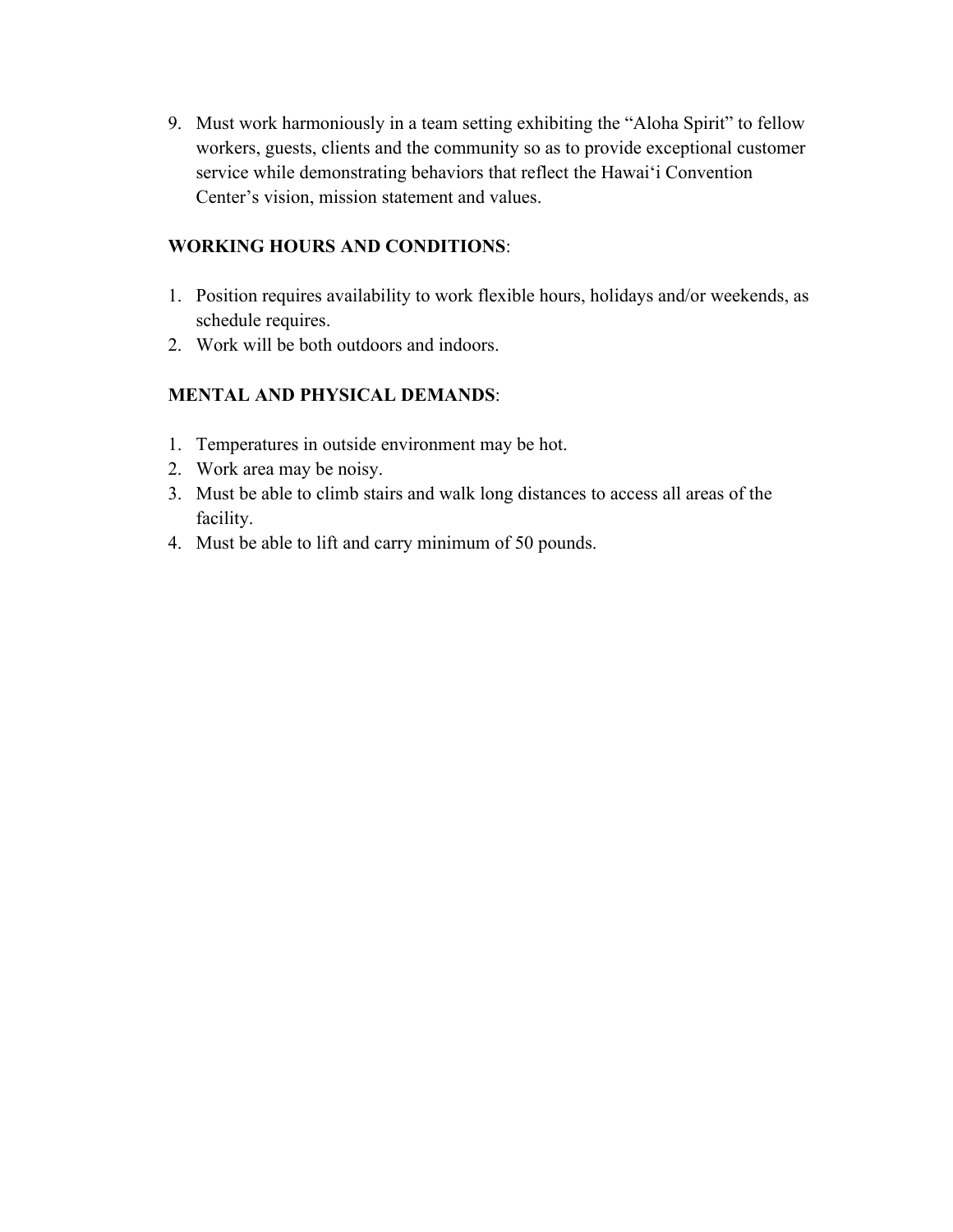# **HAWAI'I CONVENTION CENTER CONTRACT LABOR JOB DESCRIPTION AMBASSADOR/MONITOR SECURITY DEPARTMENT**

#### **SUMMARY OF POSITION:**

Preserves and maintains an environment of safety and security at Hawai'i Convention Center Events by performing exceptional guest services.

### **DUTIES AND RESPONSIBILITIES:**

- 1. Greet all guests, contractors, employees and staff of the Hawai'i Convention Center with aloha.
- 2. May provide venue directions to guests as needed.
- 3. Ensure guests, contractor, employees and staff comply with venue check-in procedures.
- 4. Report issues to Security Supervisor.
- 5. Monitor suspicious activity on the cameras at Security Base and report any suspicious activity to the Security Officer on base.

- 1. A minimum of six (6) months relative work history preferred.
- 2. Be of at least eighteen (18) years of age.
- 3. Must demonstrate the ability to communicate effectively and properly with staff and HCC guests.
- 4. High school diploma or GED certificate preferred; or any combination of education and experience which would provide the necessary knowledge, skills and abilities to meet the minimum qualifications to perform the essential functions of this position.
- 5. Must have the ability to understand and follow verbal and written instructions.
- 6. Personal and professional initiative, enthusiasm, and dedication to excellence in wide ranging services to the center's clients and their customers.
- 7. Must work harmoniously in a team setting exhibiting the "Aloha Spirit" to fellow workers, guests, clients and the community so as to provide exceptional customer service while demonstrating behaviors that reflect the Hawai'i Convention Center's vision, mission statement and values.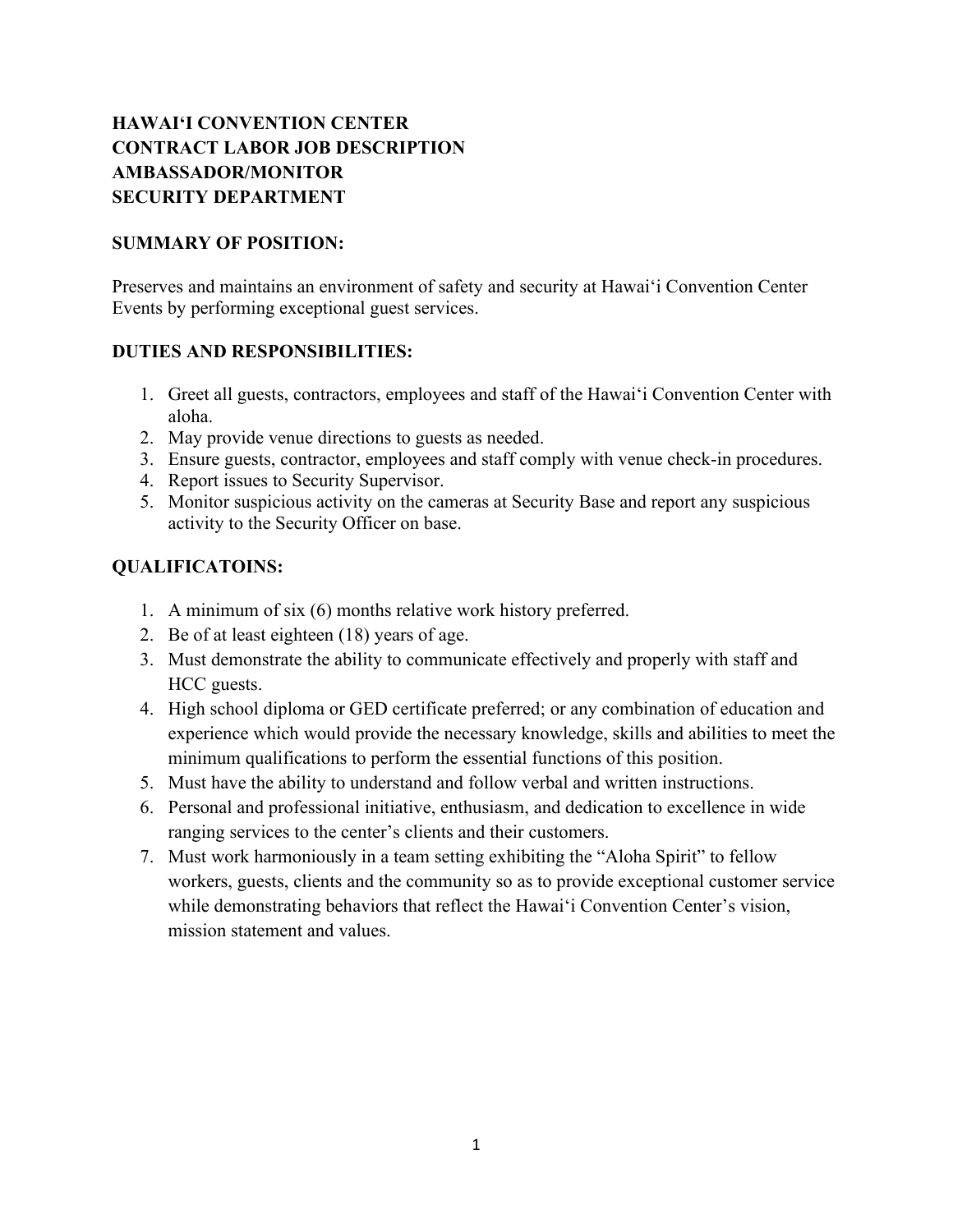- 1. Position requires availability to work flexible hours, holidays and/or weekends, as schedule requires.
- 2. Must be physically able to access all work areas and perform all tasks and services required to fully perform the requirements of the job.

- 1. Duties require dealing tactfully and courteously with clients, vendors, manager, employees and others in a variety of situations.
- 2. Interaction with clients, vendors and staff; ability to speak clearly and listen and give instructions and explanations; ability to receive and give instruction via telephone, radio, and face-to-face and in writing.
- 3. Attention to detail, written and verbal comprehension; logical reasoning, ability to anticipate needs of the company and clients.
- 4. Must be physically able to access all work areas and perform all tasks and services required to fully perform the requirements of the job.
- 5. Must be able to lift and carry 25 lbs. on as-needed basis.
- 6. Job duties necessitate sitting, climbing stairs, grasping, standing, stretching, bending and walking and repetitive motions.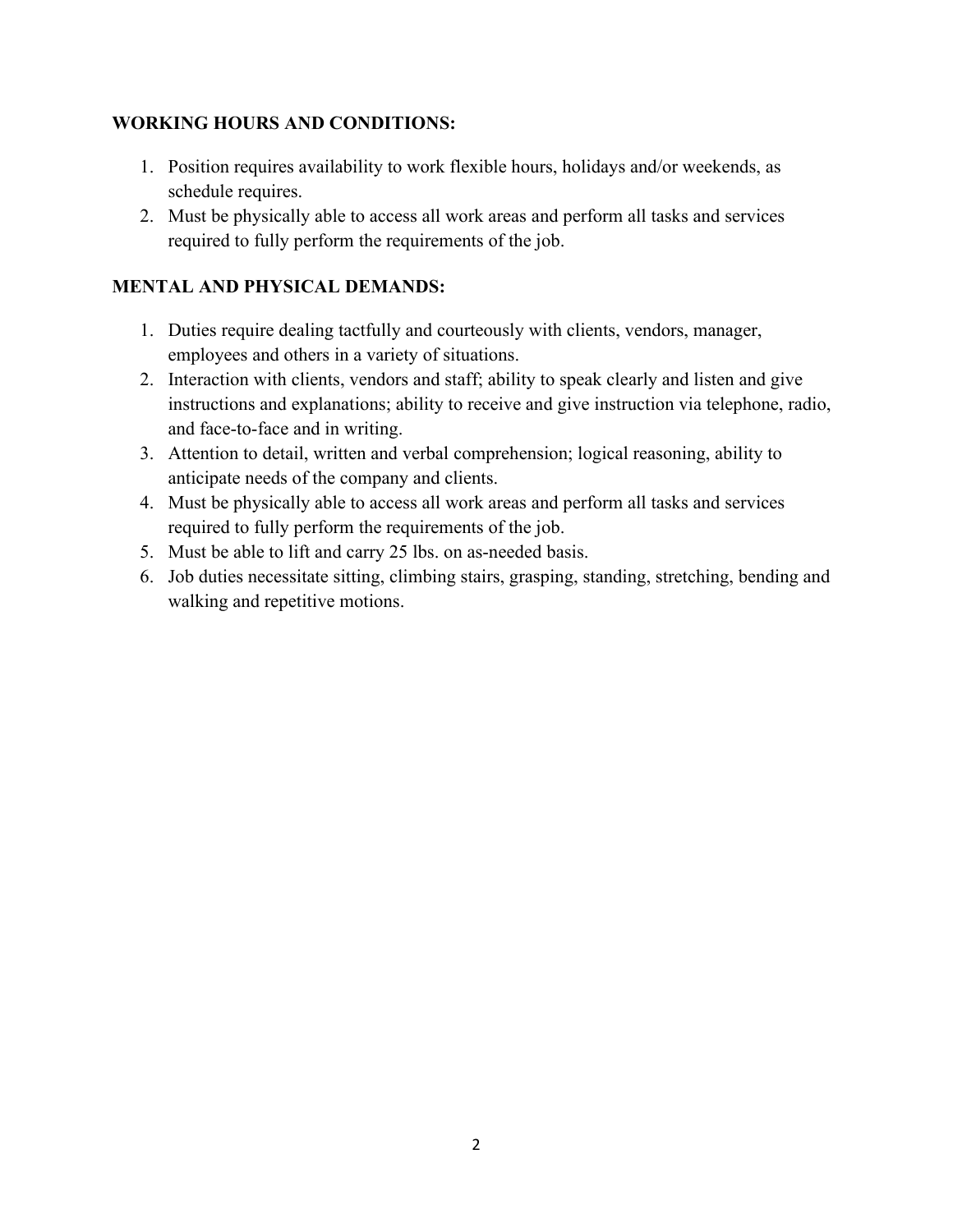# **HAWAI'I CONVENTION CENTER CONTRACT LABOR JOB DESCRIPTION ELEVATOR OPERATOR SECURITY DEPARTMENT**

#### **SUMMARY OF POSITION:**

Operates the freight elevators in support of events.

#### **DUTIES AND RESPONSIBILITIES:**

Operating the Center's freight elevators.

- 1. Security staff (HCC or contracted) must sign out the elevator card and key from Security Base.
- 2. Check the status of the freight elevator to ensure it is in proper working order by taking the empty cab to any floor.
- 3. Inform base by a radio check that the elevator is ready to be operated.
- 4. Once inside the elevator, insert the elevator key into the keyhole. Turn the key to independent. Press the desired floor level button to move the elevator down to your floor.
- 5. Ensure that the items moved in are within the yellow lines and the gates are able to close. NO ITEM CAN BE EXTENDED BEYOND THE YELLOW LINES. If you are unsure of the weight of the load, call Security Base to make that determination.
- 6. The elevator operator depresses the "door closure" button.
- 7. The elevator operator must stand on the side of the freight being moved to ensure the gate is properly closed and no item(s) are hindering closure of the gate.
- 8. Press the button for the floor level requested.
- 9. Once the elevator stops on the designated level, ensure all persons are clear of the gate. The gate will automatically open.
- 10. Do not attempt to exit the elevator until the gate is fully open.
- 11. If the elevator gate does not fully open reclose the gate by pushing the close button and attempt to open it again by using the open button.
- 12. The contractor and clients will initiate the moving of the equipment out of the elevator.
- 13. Security staff, (HCC or contracted) will not engage with any equipment movement.
- 14. Once all equipment is out of the elevator and there is more equipment to be moved, the freight elevator operator will secure the gate and continue to the floor level requested for more pickup. The same steps are repeated.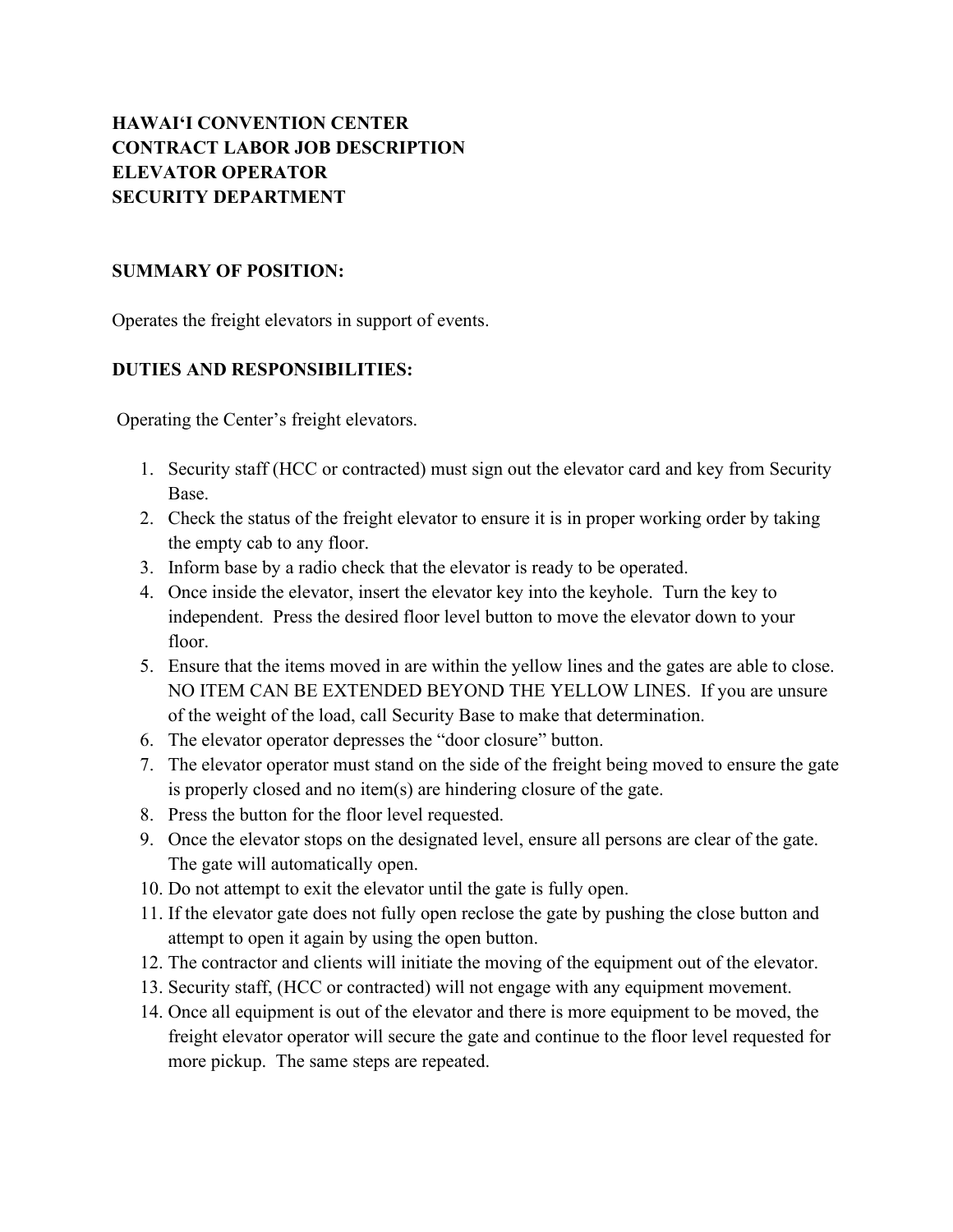- 15. Should the gate not close at all, press the door stop button and the reset button on the panel inside the cab, then press the close button. (This could mean that the elevator gate door has been open for an extended period of time and needs to be reset.)
- 16. When moving in or moving out is completed, return to Intermediate Level. Use the freight elevator key and turn to normal status.
- 17. Return the key and the elevator card to Security Base.

# **QUALIFICATIONS:**

- 1. A minimum of six (6) months relative work history preferred.
- 2. Be of at least eighteen (18) years of age.
- 3. Must demonstrate the ability to communicate effectively and properly with staff and HCC guests.
- 4. High school diploma or GED certificate preferred; or any combination of education and experience which would provide the necessary knowledge, skills and abilities to meet the minimum qualifications to perform the essential functions of this position.
- 5. Must have the ability to understand and follow verbal and written instructions.
- 6. Personal and professional initiative, enthusiasm, and dedication to excellence in wide ranging services to the center's clients and their customers.
- 7. Must work harmoniously in a team setting exhibiting the "Aloha Spirit" to fellow workers, guests, clients and the community so as to provide exceptional customer service while demonstrating behaviors that reflect the Hawai'i Convention Center's vision, mission statement and values.

# **WORKING HOURS AND CONDITIONS:**

- 1. Position requires availability to work flexible hours, holidays and/or weekends, as schedule requires.
- 2. Must be physically able to access all work areas and perform all tasks and services required to fully perform the requirements of the job.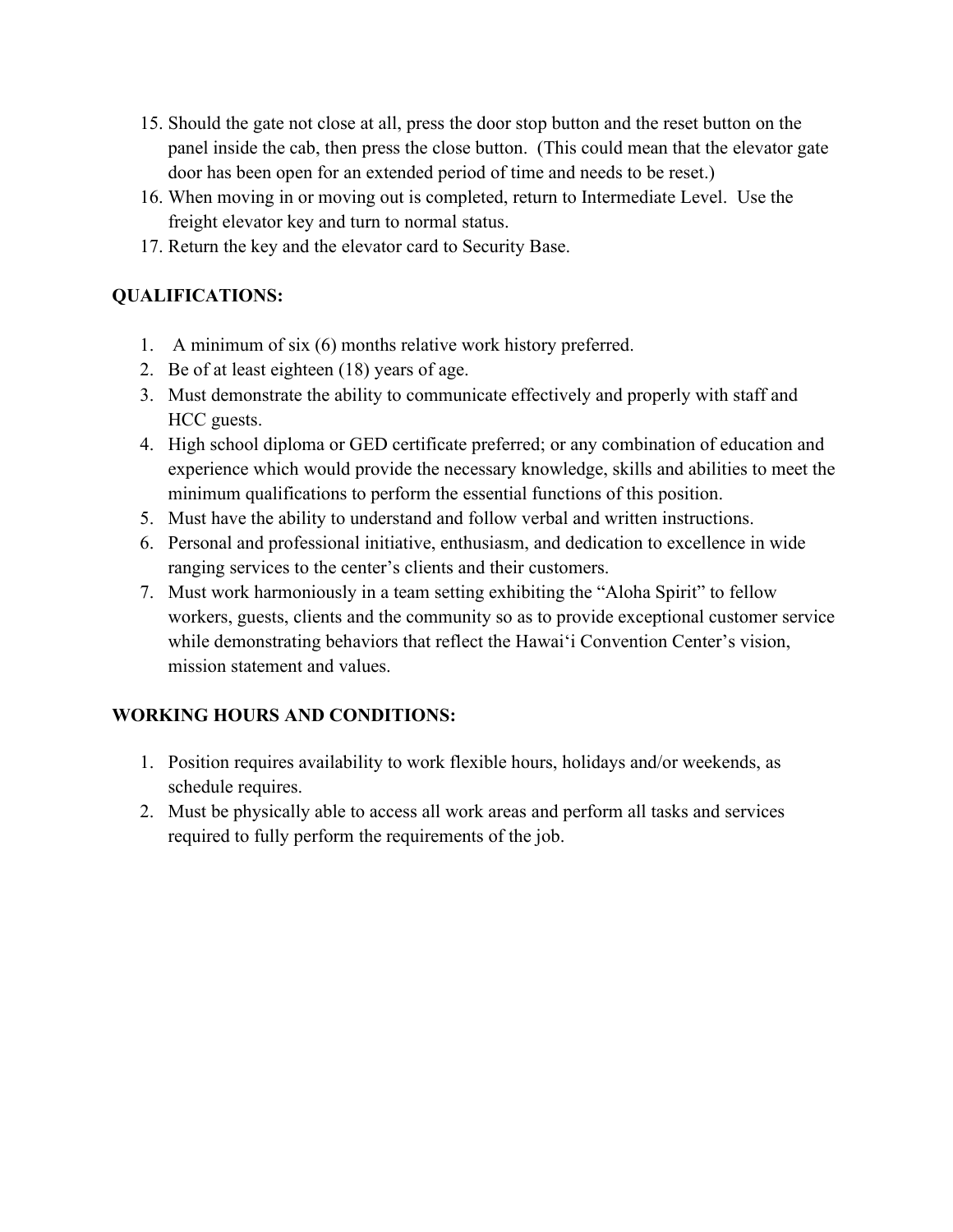- 1. Duties require dealing tactfully and courteously with clients, vendors, manager, employees and others in a variety of situations.
- 2. Interaction with clients, vendors and staff; ability to speak clearly and listen and give instructions and explanations; ability to receive and give instruction via telephone, radio, and face-to-face.
- 3. Attention to detail, written and verbal comprehension; logical reasoning, ability to anticipate needs of the company and clients.
- 4. Must be physically able to access all work areas and perform all tasks and services required to fully perform the requirements of the job.
- 5. Must be able to lift and carry 25 lbs. on as-needed basis.
- 6. Job duties necessitate sitting, climbing stairs, grasping, standing, stretching, bending and walking and repetitive motions.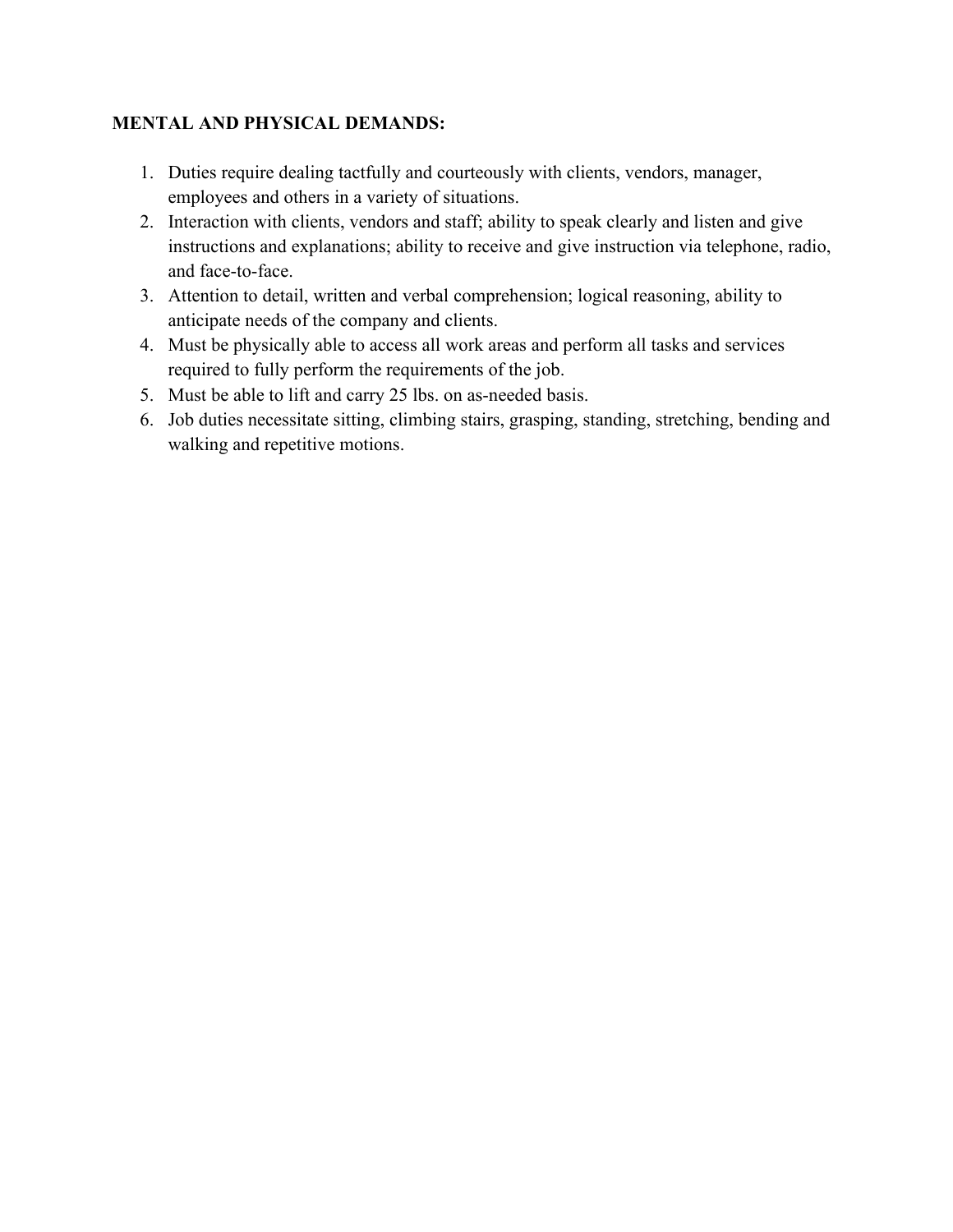# **HAWAI'I CONVENTION CENTER CONTRACT LABOR JOB DESCRIPTION CONVENTION SERVICES OFFICER SECURITY DEPARTMENT**

#### **SUMMARY OF POSITION:**

Preserves and maintains an environment of safety and security at Hawai'i Convention Center.

#### **DUTIES AND RESPONSIBILITIES:**

- 1. Patrol all assigned locations as directed, stationary and mobile. Prepare oral and written reports as directed.
- 2. Protect HCC and client property from damage, theft and vandalism.
- 3. Direct and control vehicular and pedestrian traffic within the center parking lot, entrance, and on other areas of property line as required.
- 4. Respond to emergencies, incidents, accidents and request for service as required. Render first aid assistance in compliance with state law. Investigate all incidents assigned.
- 5. Courteously investigate persons who look suspicious or out of place.
- 6. Identify and report all unsafe/unsanitary conditions to supervisor/manager immediately.
- 7. Operate equipment in security control center.
- 8. Maintain records, logs, databases, filing systems and other necessary records/forms as directed by their contract company supervisor or HCC Security & Guest Services Management.
- 9. Monitor all radio transmissions and transmit all required information and assignments.
- 10. Conduct periodic inspections of fire extinguishers, safety equipment and supplies.
- 11. Performs other related duties that may be required or assigned by Management.

- 1. Must possess a valid State of Hawai'i Security Guard Certification Card.
- 2. Must maintain a working knowledge of security and transportation as it applies to HCC, life safety systems and emergency procedures, occupational hazards and safety precautions, and be able to operate all required equipment.
- 3. A minimum of one (1) year security experience preferred.
- 4. Be of at least eighteen (18) years of age.
- 5. Must demonstrate the ability to communicate effectively and properly with staff and HCC guests.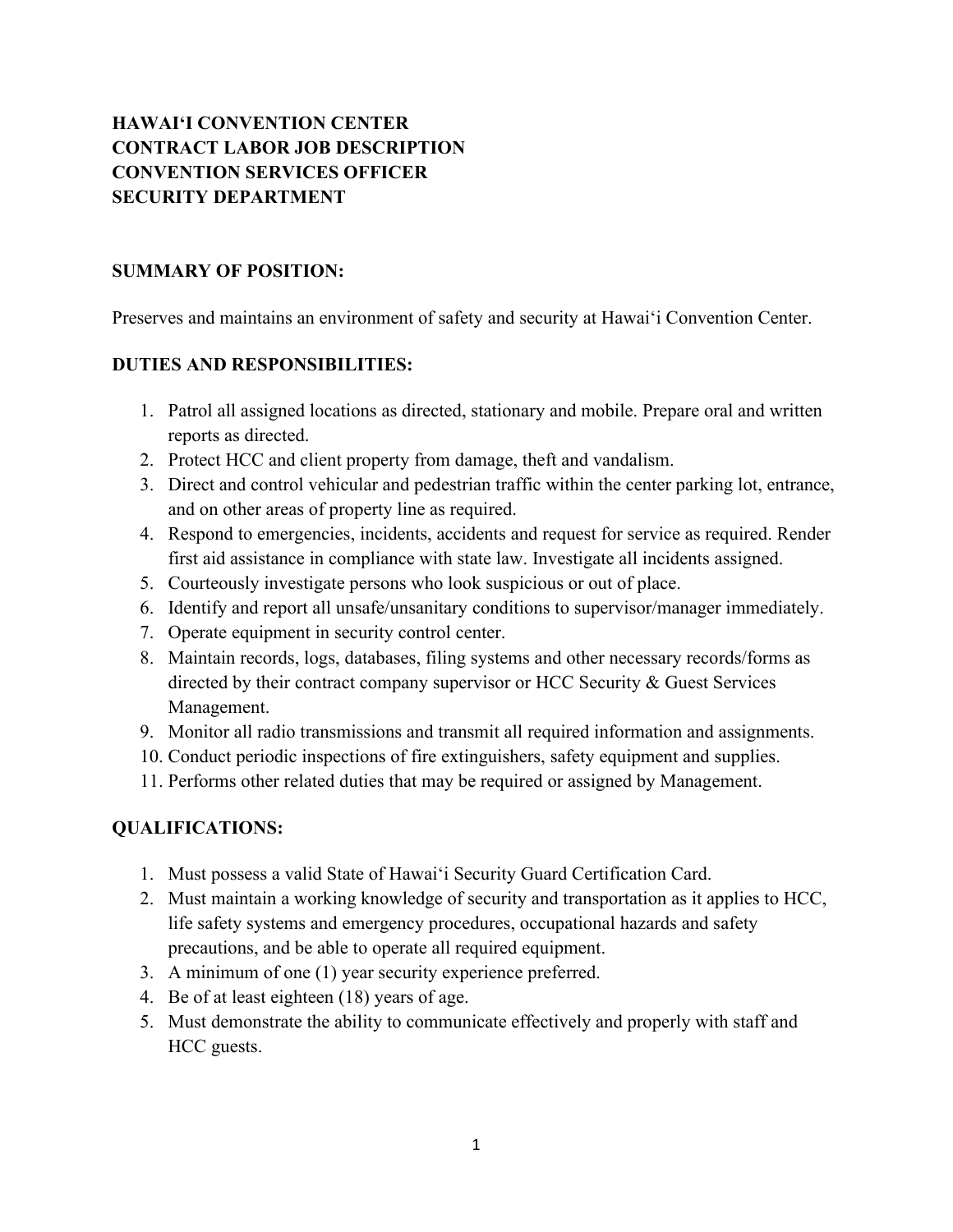- 6. High school diploma or GED certificate required; or any combination of education and experience which would provide the necessary knowledge, skills and abilities to meet the minimum qualifications to perform the essential functions of this position.
- 7. Must have the ability to understand and follow verbal and written instructions.
- 8. Personal and professional initiative, enthusiasm, and dedication to excellence in wide ranging services to the center's clients and their customers.
- 9. Must work harmoniously in a team setting exhibiting the "Aloha Spirit" to fellow workers, guests, clients and the community so as to provide exceptional customer service while demonstrating behaviors that reflect the Hawai'i Convention Center's vision, mission statement and values.

- 1. Position requires availability to work flexible hours, holidays and/or weekends, as schedule requires.
- 2. Work will be both outdoors and indoors.

- 1. Duties require working under deadlines or pressure, keeping accurate reports, dealing tactfully and courteously with clients, vendors, managers, employees and others in a variety of situations.
- 2. Interaction with clients, vendors, and staff; ability to speak clearly and give instructions and explanations; ability to listen to and understand clients, vendors, and staff; ability to receive and give instruction via telephone/radio, face-to-face, and in writing; ability to write and compose reports manually.
- 3. Attention to detail, written and verbal comprehension; logical reasoning; ability to anticipate needs of the company and clients.
- 4. Job duties necessitate sitting, climbing stairs, grasping, writing, standing, stretching, bending, extensive walking at times amounting to approximately 11 miles per day and repetitive motions.
- 3. Must be able to walk, run or move quickly to respond to emergency situations.
- 5. Must be able to lift and carry 50 lbs. on an as-needed basis.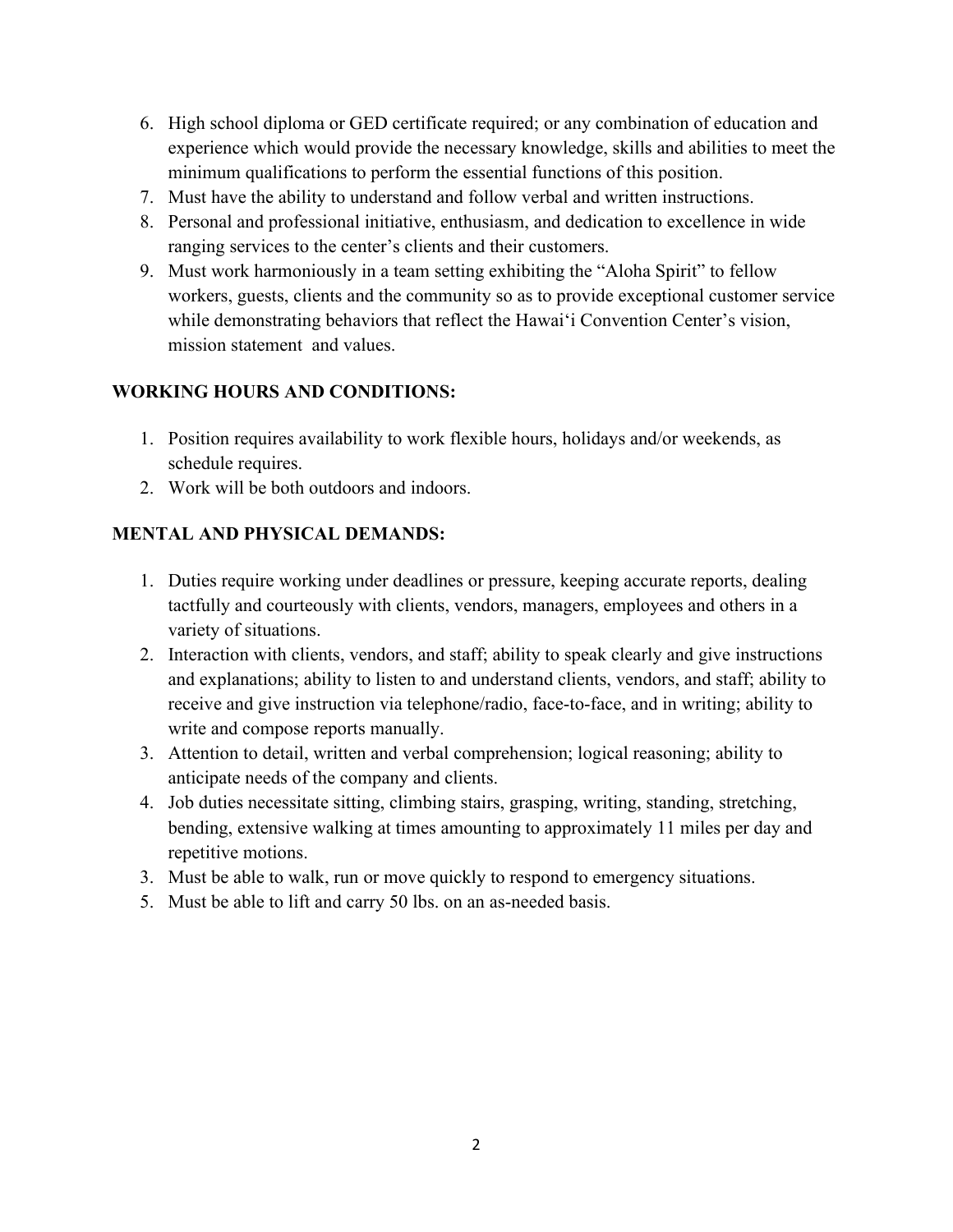# **HAWAI'I CONVENTION CENTER CONTRACT LABOR JOB DESCRIPTION CASHIER SECURITY DEPARTMENT**

#### **SUMMARY OF POSITION:**

Provides guest service and oversight of HCC parking garage operation to includer cashiering which is responsible for the proper handling and reconciliation of parking cash sales according to the procedures set forth by the HCC Operations, Security and Finance departments, traffic direction, traffic control and other applicable traffic duties.

### **DUTIES AND RESPONSIBILITIES:**

- 1. Assist incoming event attendees, in garage, lobby, porte-cochere, or other locations, providing an "Aloha welcome" with a smile and offering assistance and information.
- 2. Performs cashiering functions as a scheduled shift bases on operational needs.
- 3. Maintains accurate accounting of all cash at assigned locations.
- 4. Operates cash register in accordance with HCC Operations, Security and Finance departments standards of operation.
- 5. Organizes and completes paperwork for cashier responsibilities including cash slips and bank envelopes.
- 6. Maintains accurate cash handling procedures at all times.
- 7. Ensures proper levels of supplies are maintained.
- 8. Completes and maintains parking garage maintenance reports.
- 9. Provides management with condition reports of equipment including Parking Gate Arms. Maintains a log of repair activity of equipment.
- 10. Ensures lot is set to proper level of parking configuration based on anticipated activity and safety requirements.
- 11. Conducts daily scheduled lot inspections to maintain cleanliness and safety standards.
- 12. Other duties as assigned.

- 1. Must possess a clear background credit reference check.
- 2. Must have basic working knowledge of cash register and cash handling procedures.
- 3. Must have sufficient math ability to accurately count and handle money.
- 4. Must possess strong interpersonal and guest service skills.
- 5. A minimum of six (6) months relative work history.
- 6. Be of at least eighteen (18) years of age.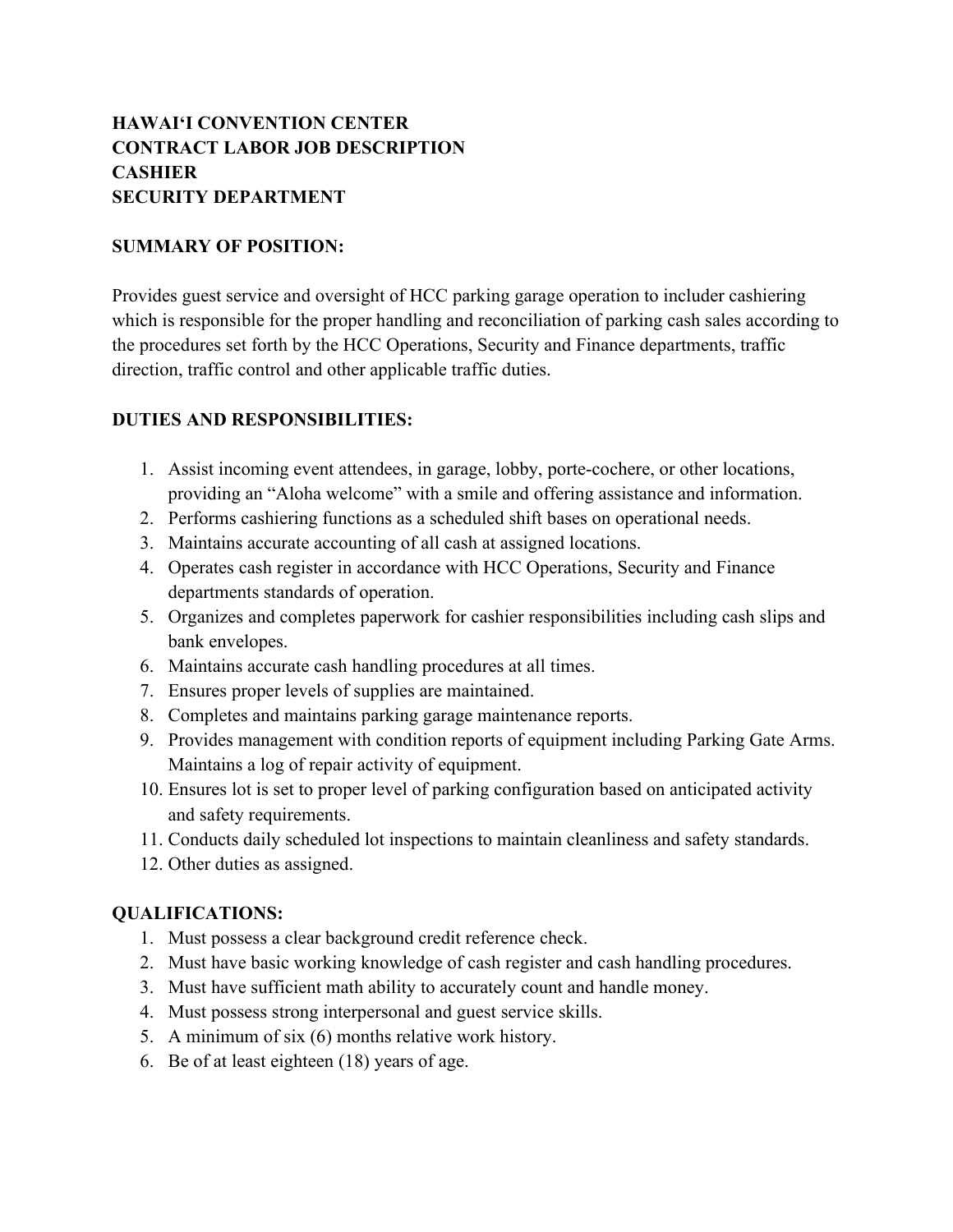- 7. Must demonstrate the ability to communicate effectively and properly with staff and HCC guests.
- 8. High school diploma or GED certificate required; or any combination of education and experience which would provide the necessary knowledge, skills and abilities to meet the minimum qualifications to perform the essential functions of this position.
- 9. Must have the ability to understand and follow verbal and written instructions.
- 10. Personal and professional initiative, enthusiasm, and dedication to excellence in wide ranging services to the center's clients and their customers.
- 11. Must work harmoniously in a team setting exhibiting the "Aloha Spirit" to fellow workers, guests, clients and the community so as to provide exceptional customer service while demonstrating behaviors that reflect the Hawai'i Convention Center's vision, mission statement and values.

- 1. Position requires availability to work flexible hours, holidays and/or weekends, as schedule requires.
- 2. Must be physically able to access all work areas and perform all tasks and services required to fully perform the requirements of the job.

- 1. Duties require dealing tactfully and courteously with clients, vendors, manager, employees and others in a variety of situations.
- 2. Interaction with clients, vendors and staff; ability to speak clearly and listen and give instructions and explanations; ability to receive and give instruction via telephone, radio, and face-to-face and in writing.
- 3. Attention to detail, written and verbal comprehension; logical reasoning, ability to anticipate needs of the company and clients.
- 4. Must be physically able to access all work areas and perform all tasks and services required to fully perform the requirements of the job.
- 5. Must be able to lift and carry 25 lbs. on as-needed basis.
- 6. Job duties necessitate sitting, climbing stairs, grasping, standing, stretching, bending and walking and repetitive motions.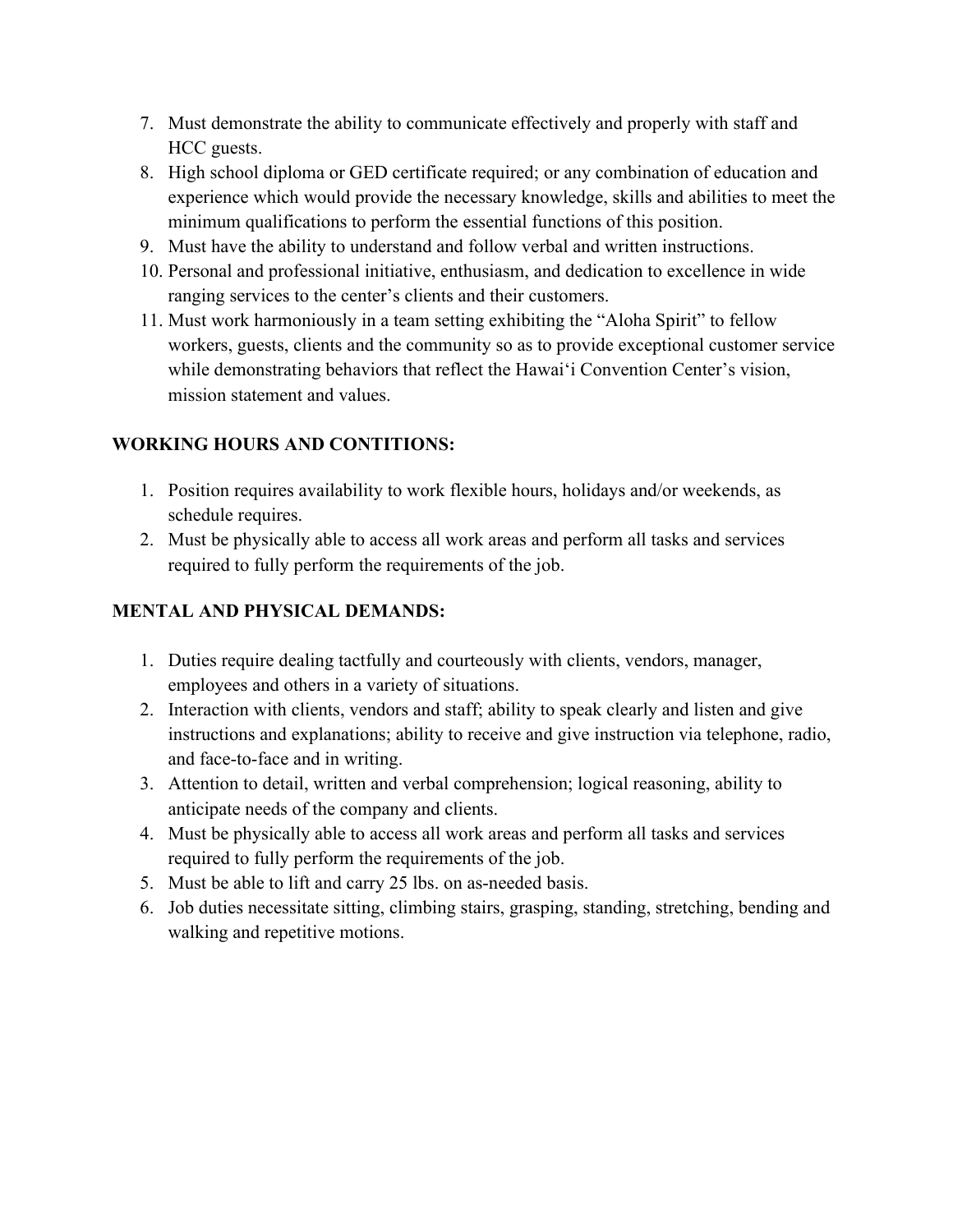# **HAWAI'I CONVENTION CENTER CONTRACT LABOR JOB DESCRIPTION TRAFFIC CONTROL SECURITY DEPARTMENT**

### **SUMMARY OF POSITION**

Provide guest service and oversight of HCC parking garage operation to include traffic direction, traffic control and other applicable traffic duties.

### **DUTIES AND RESPONSIBILITIES:**

- 1. Assist incoming event attendees in garage, lobby, porte-cochere, or other locations, providing an "Aloha welcome" with a smile and offering assistance and information.
- 2. Ensures proper levels of supplies are maintained.
- 3. Completes and maintains parking garage maintenance reports.
- 4. Ensures lot is set to proper level of parking configuration based on anticipated activity and safety requirements.
- 5. Conducts daily scheduled lot inspections to maintain cleanliness and safety standards.
- 6. Other duties as assigned.

- 1. A minimum of six (6) months relative work history preferred.
- 2. Be of at least eighteen (18) years of age.
- 3. Must demonstrate the ability to communicate effectively and properly with staff and HCC guests.
- 4. High school diploma or GED certificate; or any combination of education and experience which would provide the necessary knowledge, skills and abilities to meet the minimum qualifications to perform the essential functions of this position.
- 5. Must have the ability to understand and follow verbal and written instructions.
- 6. Personal and professional initiative, enthusiasm, and dedication to excellence in wide ranging services to the center's clients and their customers.
- 7. Must work harmoniously in a team setting exhibiting the "Aloha Spirit" to fellow workers, guests, clients and the community so as to provide exceptional customer service while demonstrating behaviors that reflect the Hawai'i Convention Center's vision, mission statement and values.